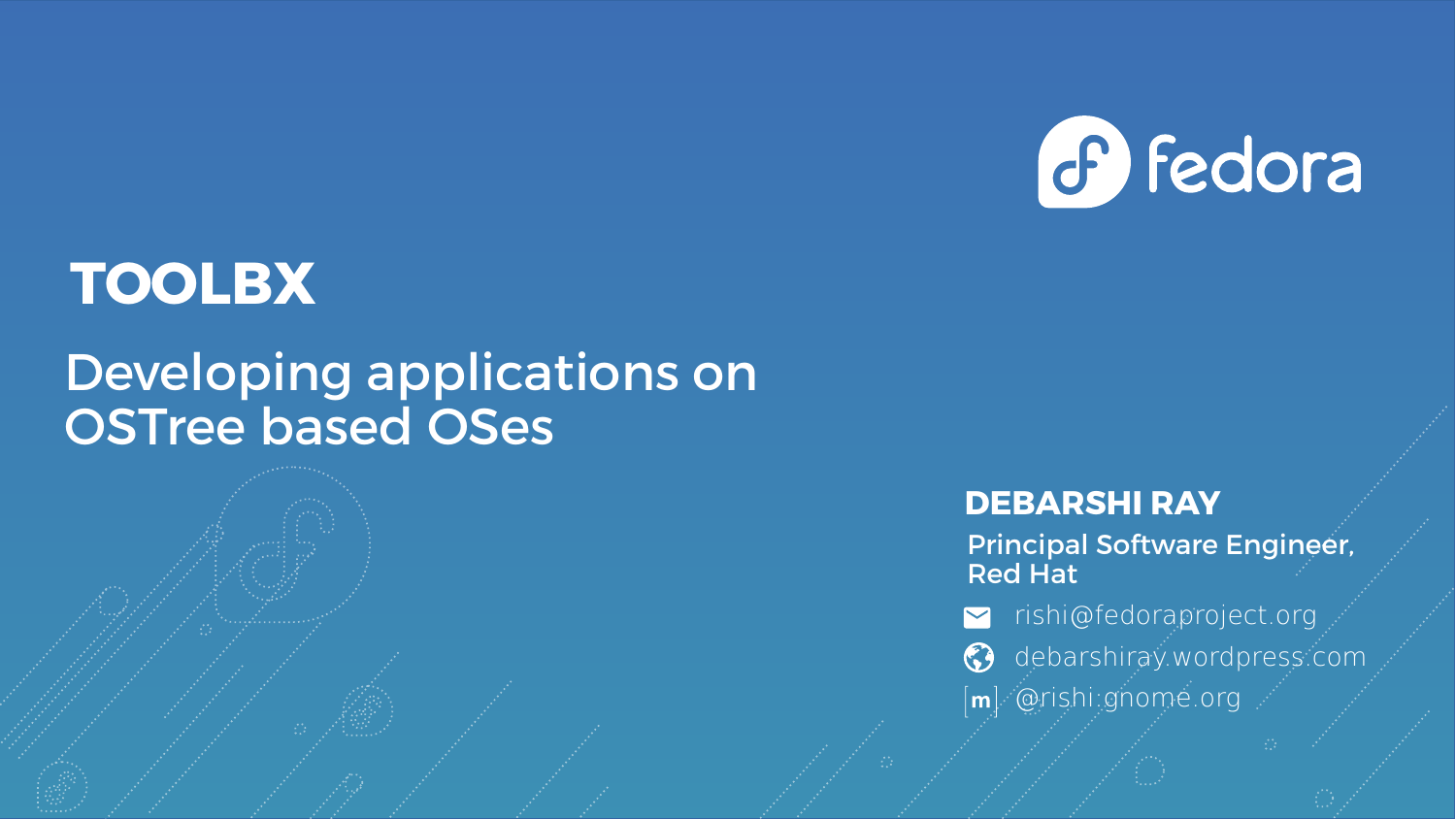#### **I am ...**

- rishi
- Red Hat Desktop Team
- Silverblue
- Workstation
- GNOME
- Flatpak

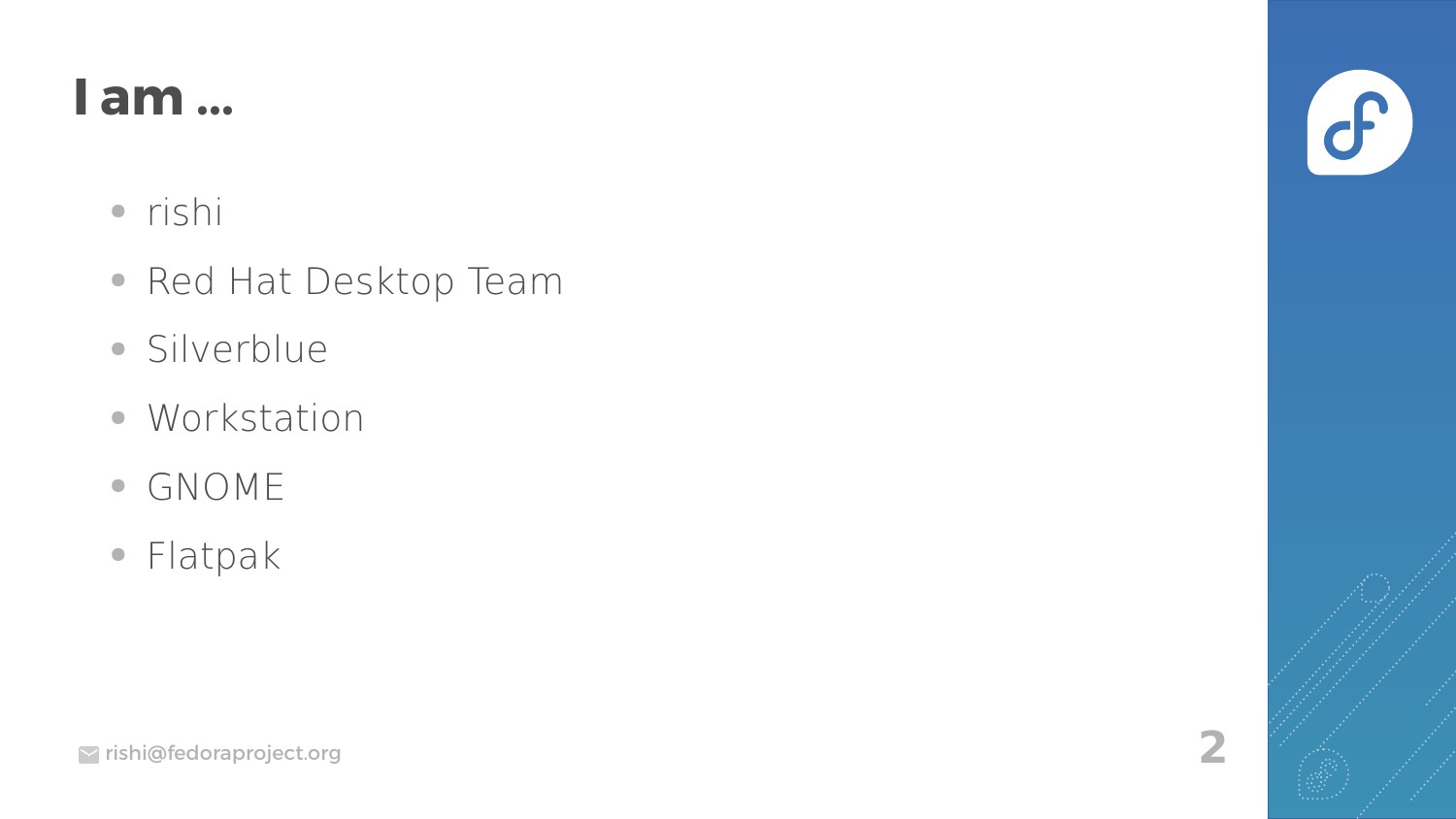- <https://ostree.readthedocs.io/>
- Next-generation Linux operating systems
- Robust upgrades and easy to roll back
- Operating system is separate from applications
- OS is an OSTree image that's hard to modify
- Applications are Flatpaks

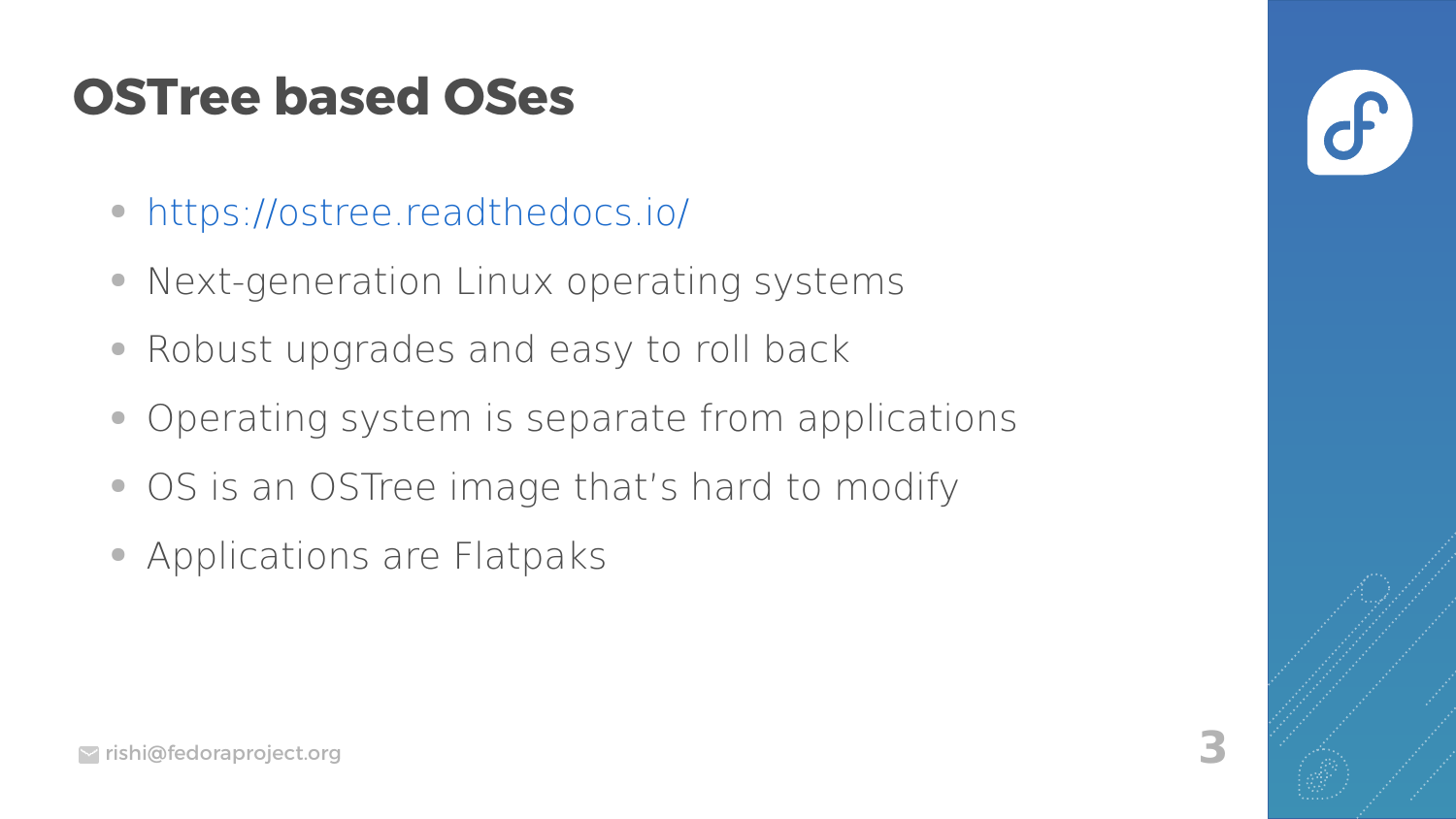- https://os.gnome.org/
	- Nightly reference builds of GNOME

• https://endlessos.com/

 $\mathcal{C}$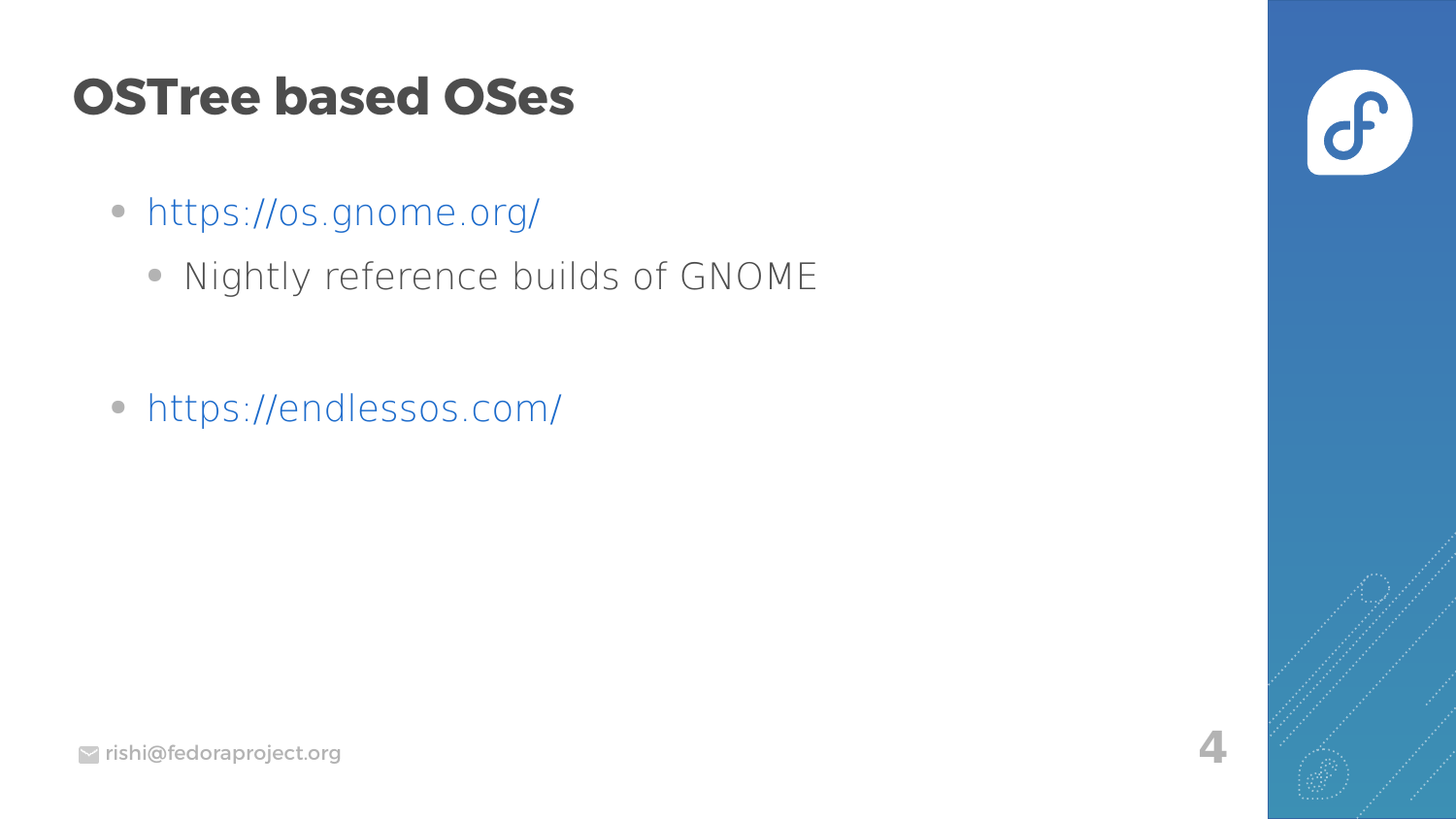- https://silverblue.fedoraproject.org/
- https://kinoite.fedoraproject.org/
	- Next-generation Fedora Workstation and KDE

- $\bullet$  No DNF
- Read-only /usr

 $\overline{\mathbf{r}}$ 

5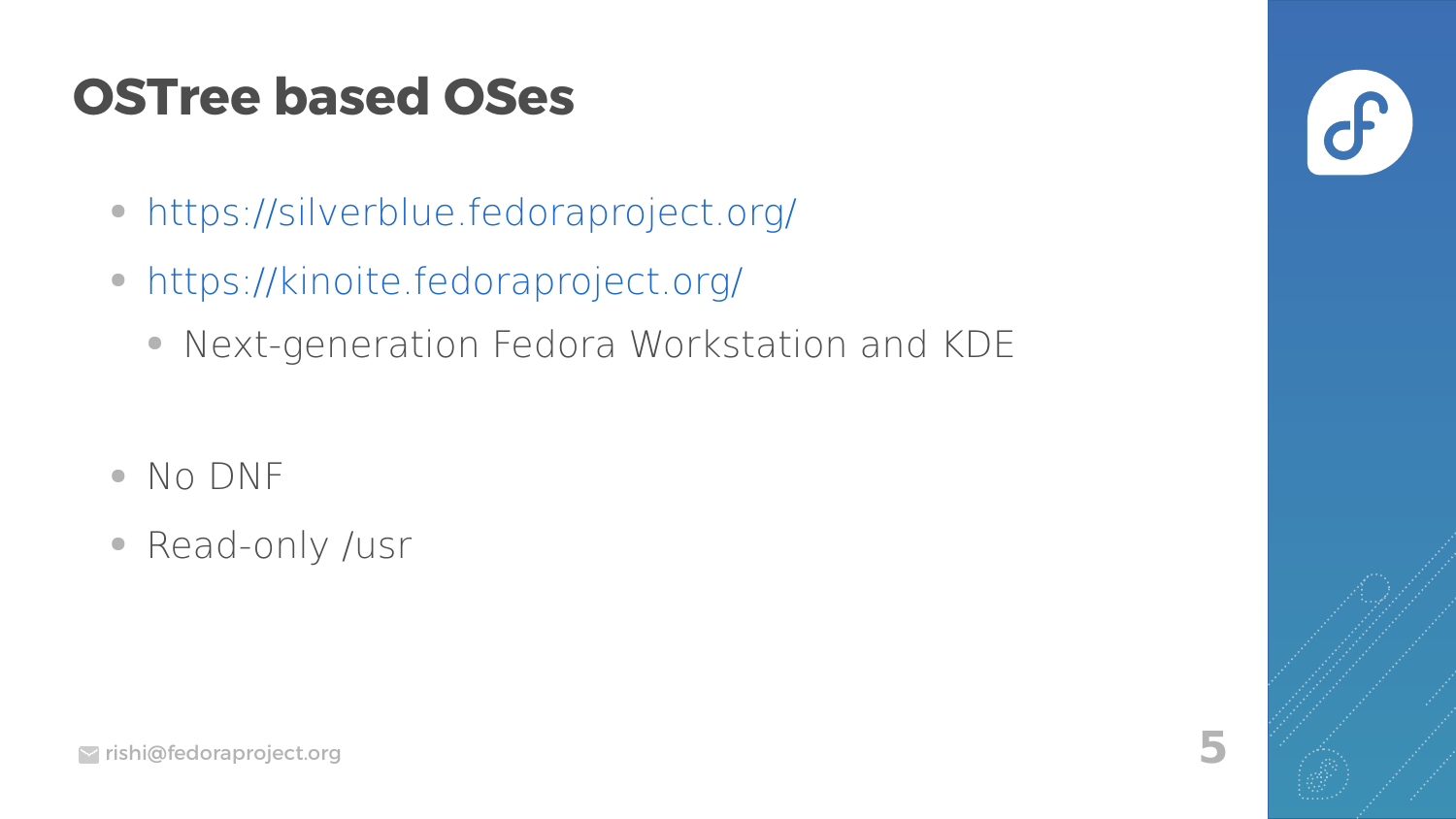- How do you set up a development environment?
- How do you install your compilers, debuggers, editors, SDKs, and so on?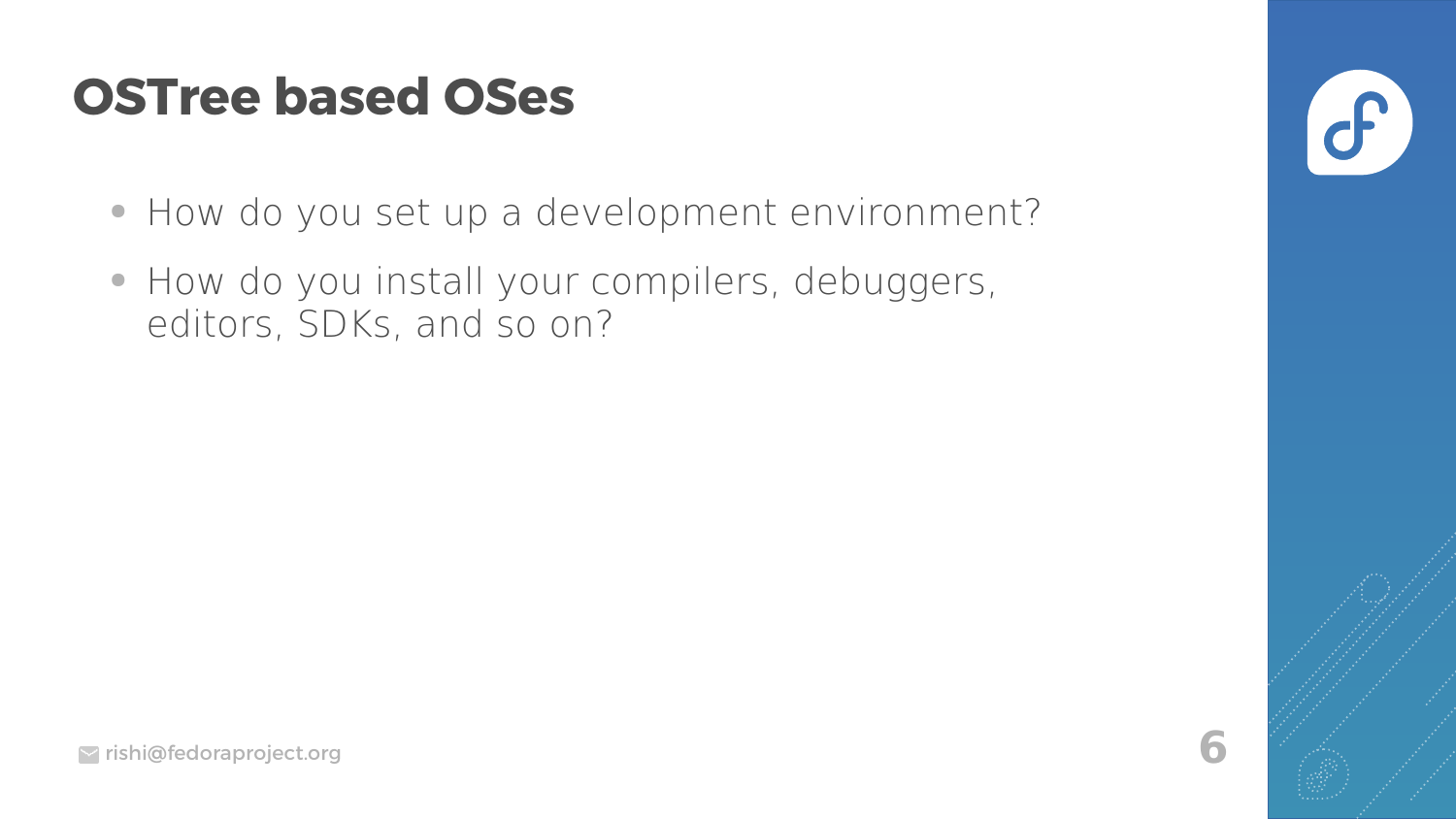

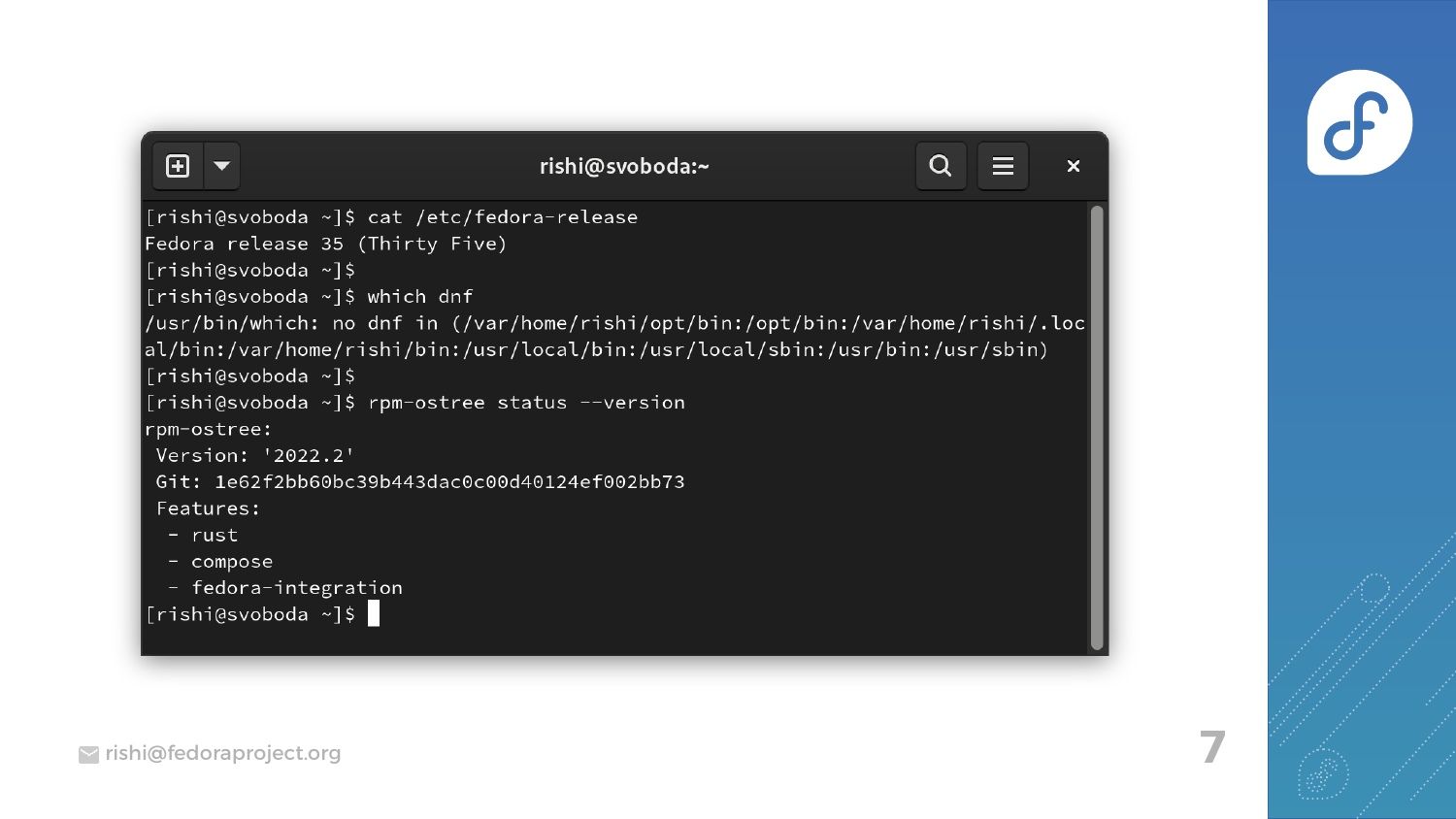• GNOME Builder as a Flatpak

- GNOME Builder is a container-native IDE
	- It can be installed in a container, usually a Flatpak
	- Development environment in a container, which can be a Flatpak SDK or a Podman/Toolbx container
	- Build a Flatpak with the application as an artifact

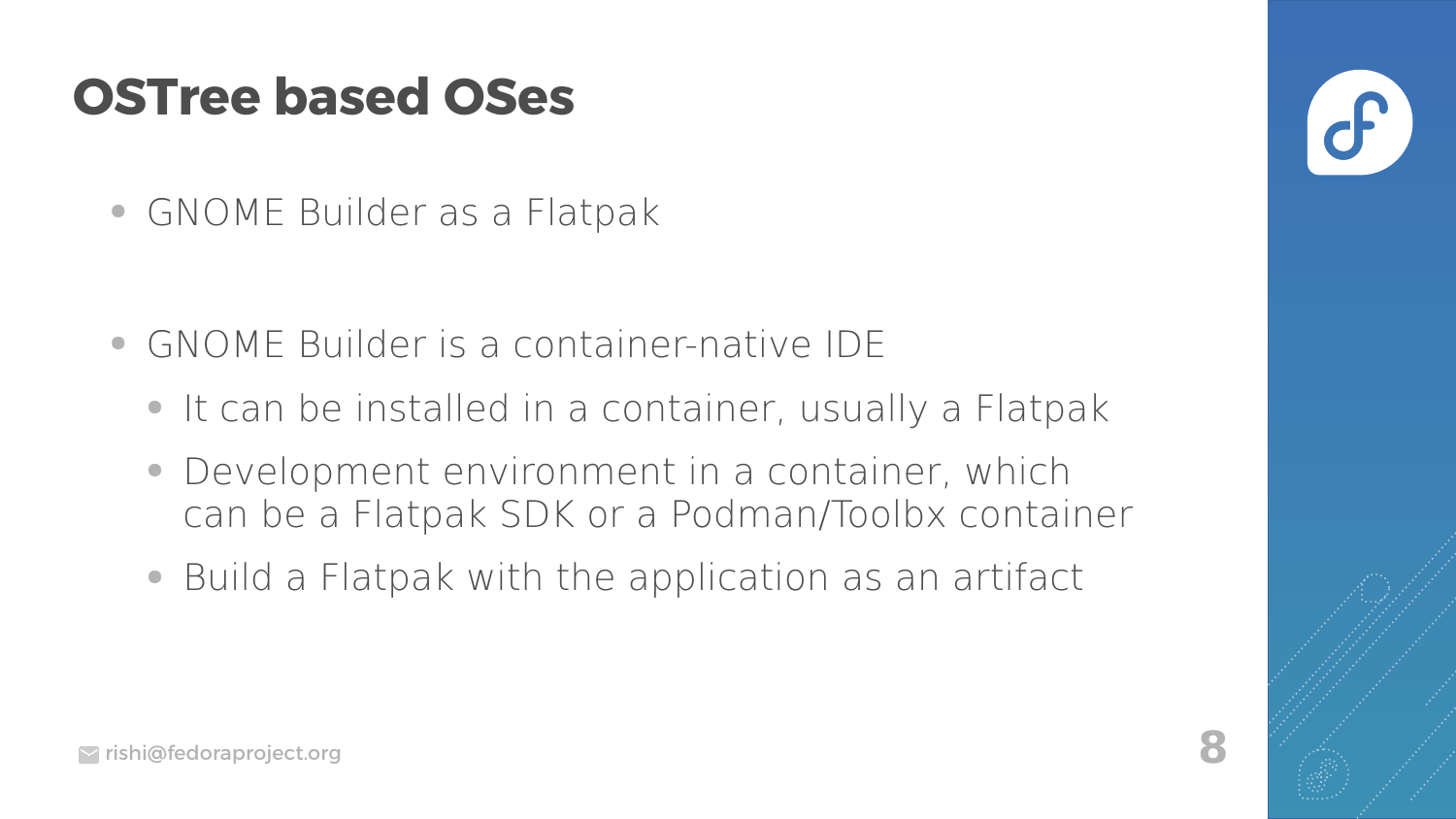- What if you are working on plumbing, not an application?
- Lots of development tools not available as Flatpak runtime extensions

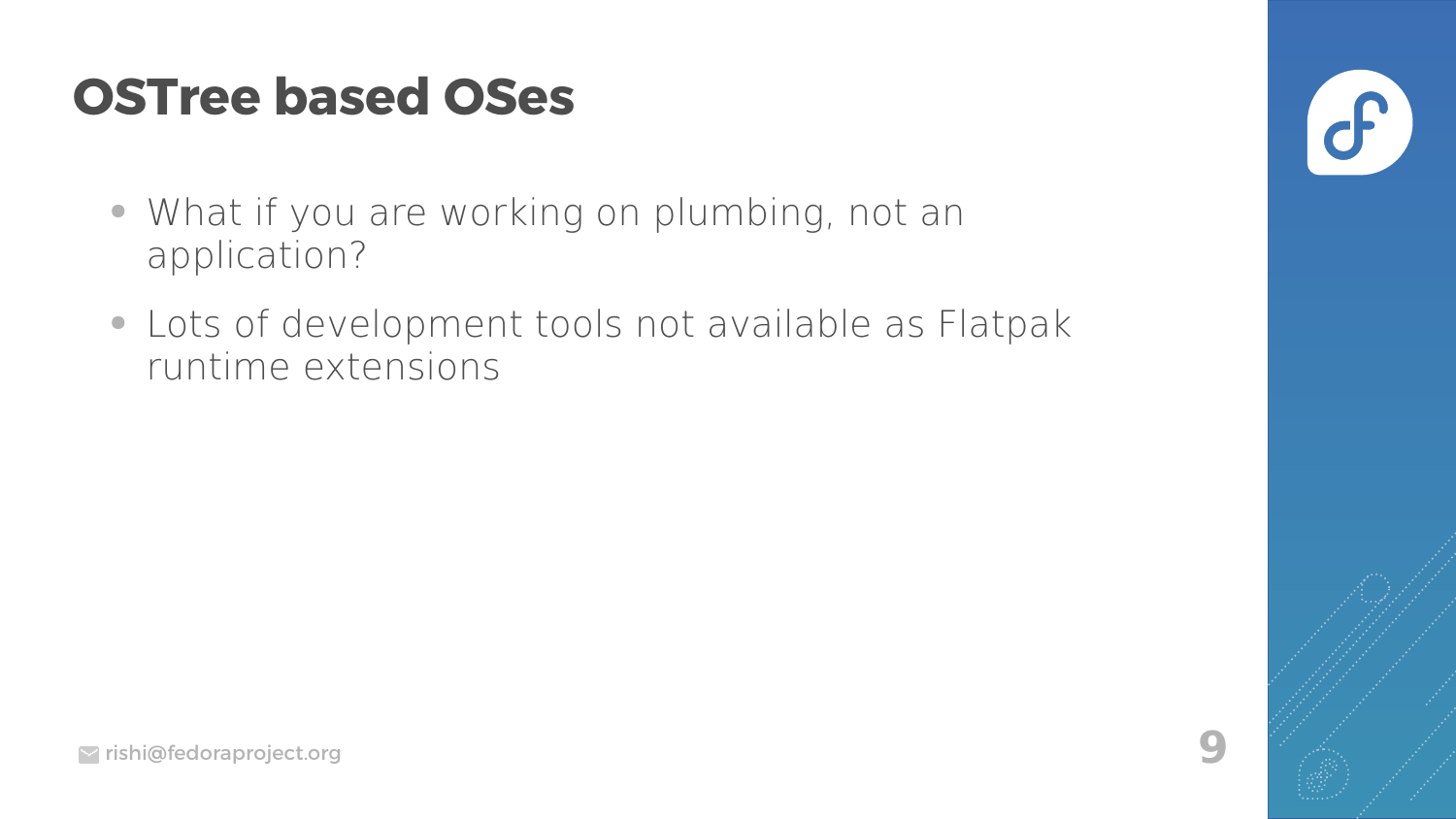- What about other IDEs?
- What about good old Emacs, Vim and the usual command-line?

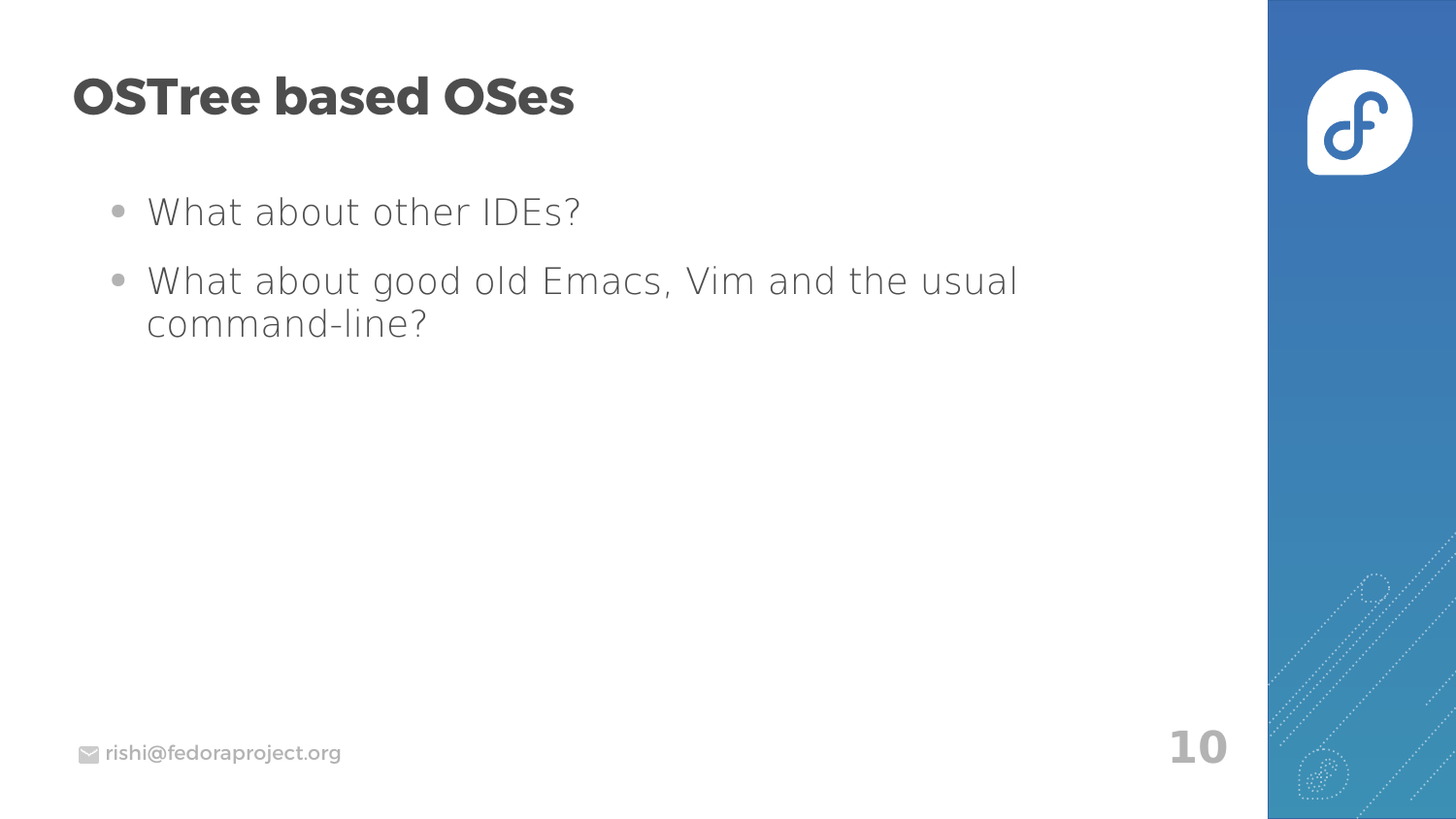## **Fedora Silverblue**

- Package layering with rpm-ostree
	- Locally built OSTree images with custom content
	- rpm-ostree install strace

- Need to reboot can be annoying
- Too much use negates some of the benefits of an OSTree based OS

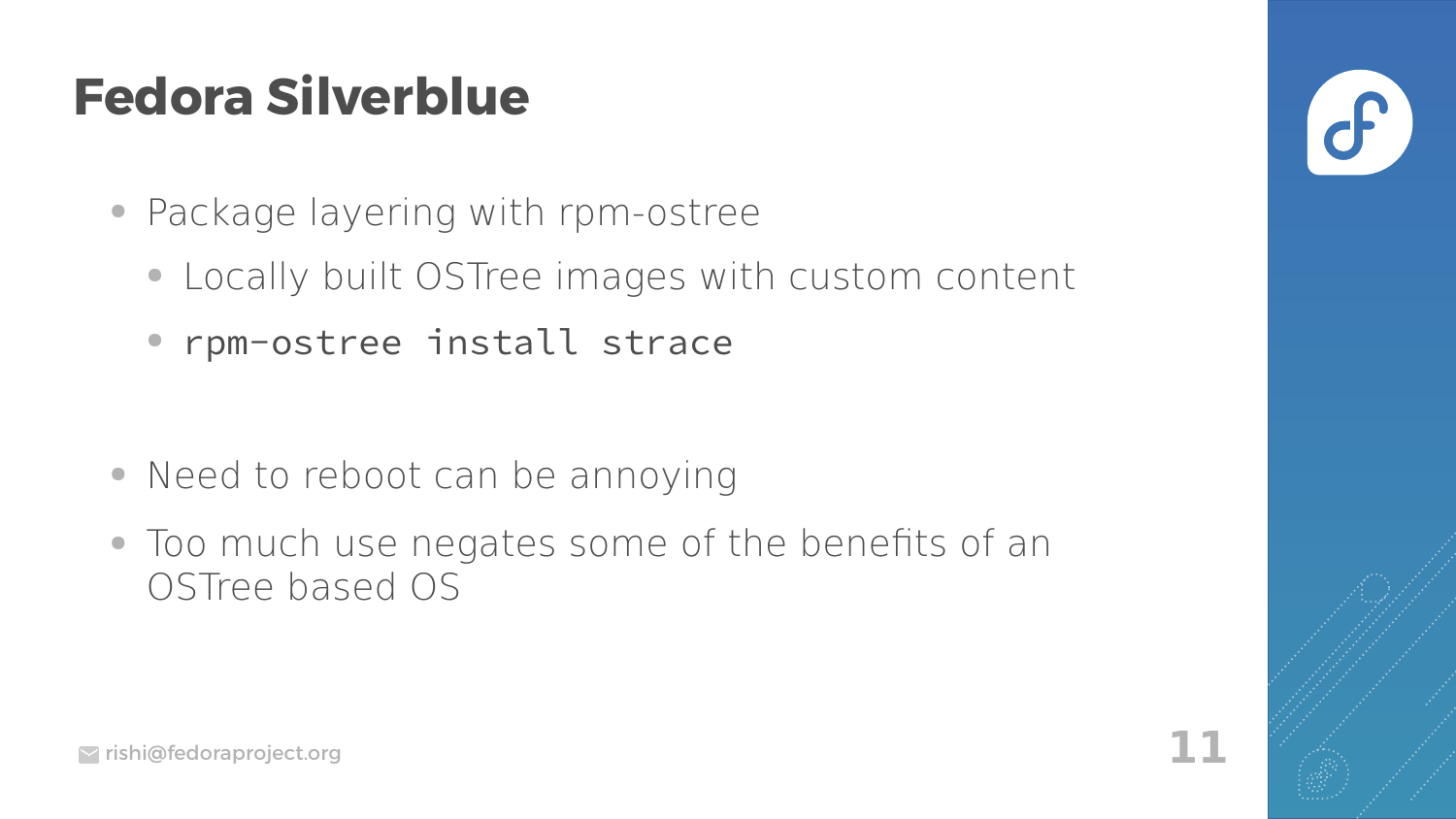

rishi@fedoraproject.org **12**

 $\sigma$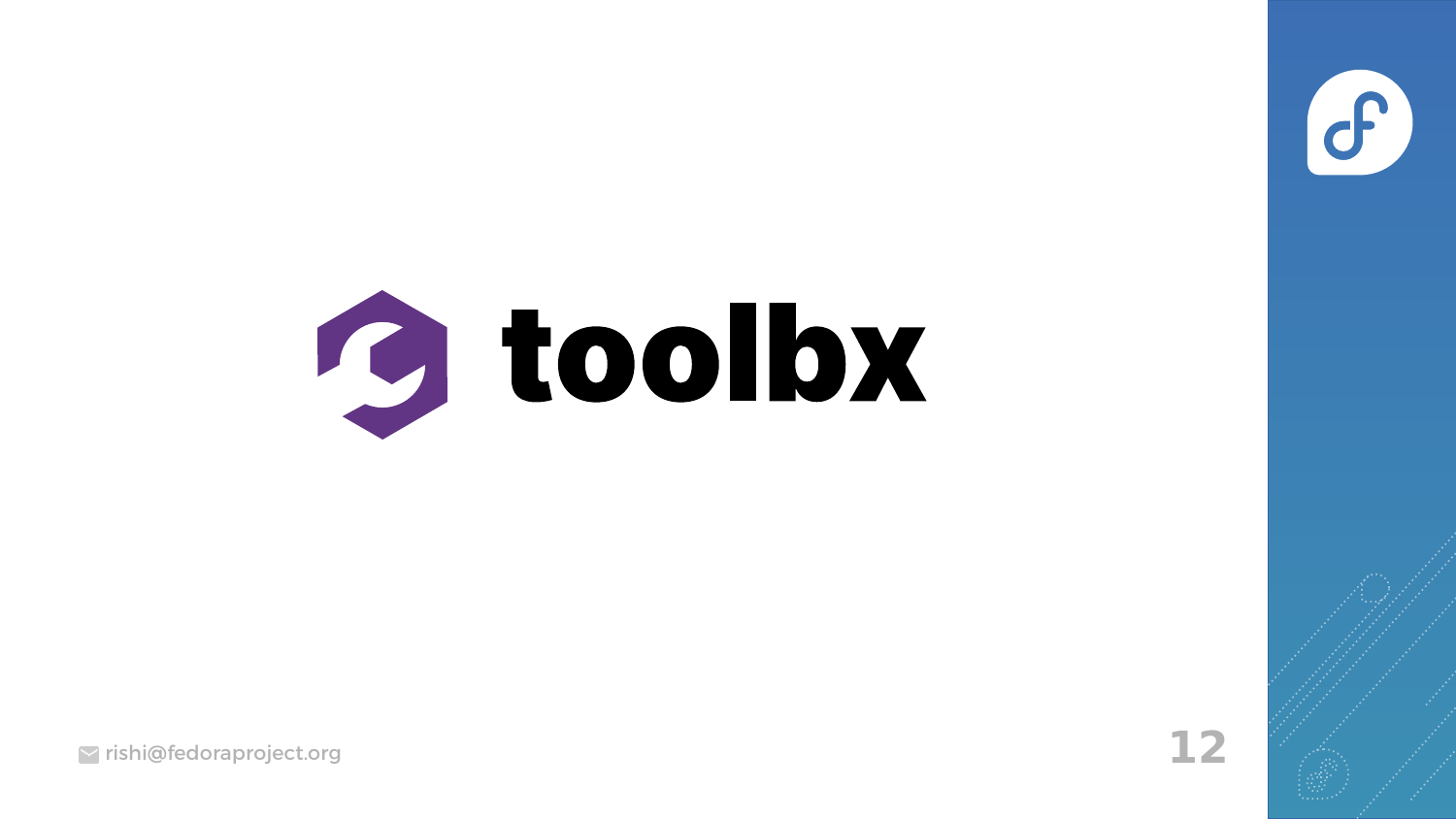## **Toolbx**

- <https://containertoolbx.org/>
- Makes it trivial to get a mutable package-based development environment
- Decoupled from the operating system

• Formerly Toolbox or Fedora Toolbox.

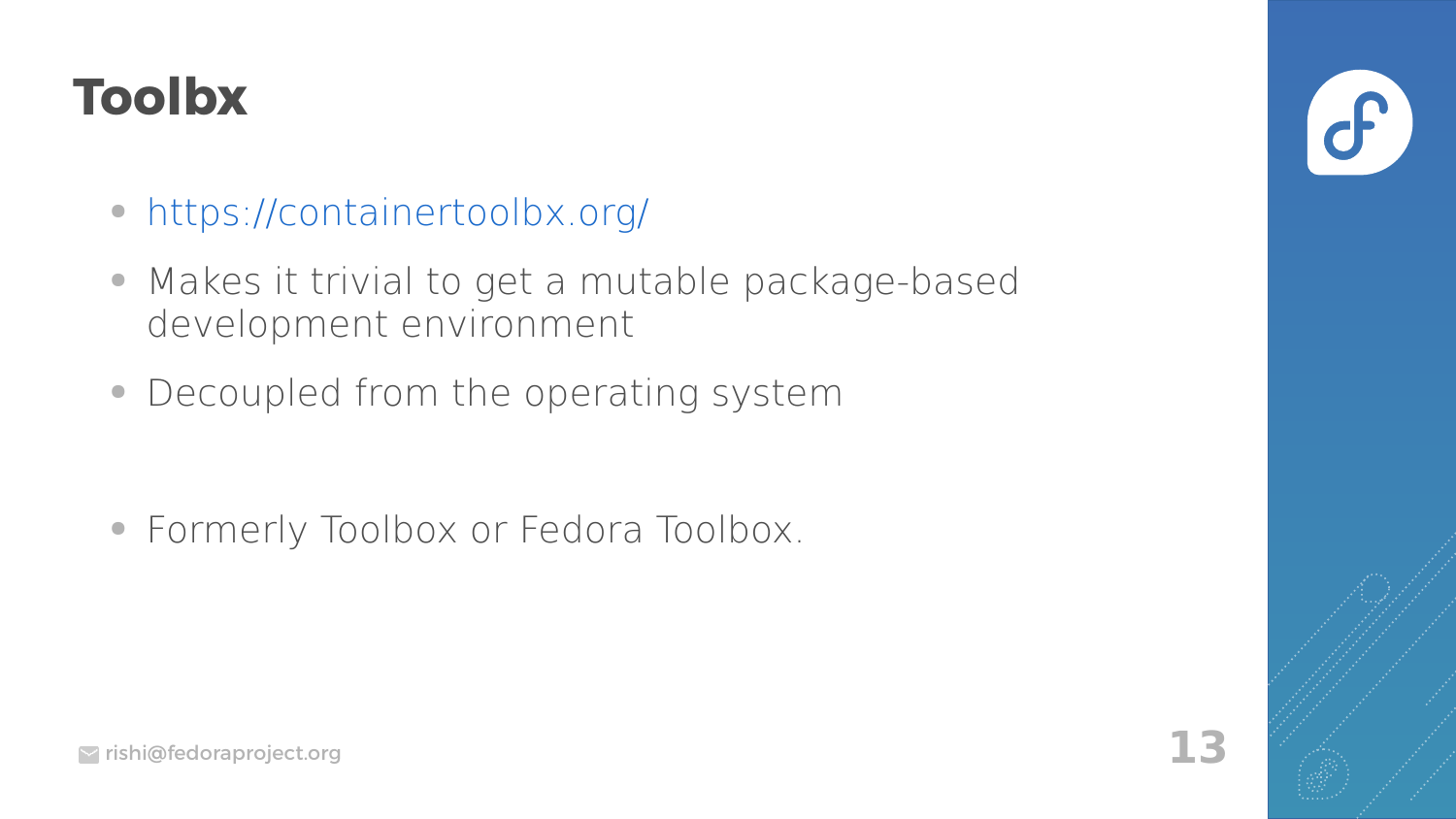| o                                                                          | rishi@toolbox:~ - toolbox enter |         | Q<br>$\boldsymbol{\mathsf{x}}$ |
|----------------------------------------------------------------------------|---------------------------------|---------|--------------------------------|
| [rishi@svoboda ~]\$ toolbox enter                                          |                                 |         |                                |
| $\bullet$ [rishi@toolbox ~]\$                                              |                                 |         |                                |
| ●[rishi@toolbox ~]\$ cat /etc/fedora-release                               |                                 |         |                                |
| Fedora release 35 (Thirty Five)                                            |                                 |         |                                |
| $[$ rishi@toolbox ~]\$                                                     |                                 |         |                                |
| $\bullet$ [rishi@toolbox ~]\$ which dnf                                    |                                 |         |                                |
| /usr/bin/dnf                                                               |                                 |         |                                |
| $\blacksquare$ rishi@toolbox ~]\$                                          |                                 |         |                                |
| Crishi@toolbox ~]\$ sudo dnf install strace                                |                                 |         |                                |
| Last metadata expiration check: 0:04:31 ago on Fri Apr 29 00:20:28 2022.   |                                 |         |                                |
| Dependencies resolved.                                                     |                                 |         |                                |
| Package                                                                    | Architecture Version            |         | Repository<br>Size             |
|                                                                            |                                 |         |                                |
| Installing:                                                                |                                 |         |                                |
| strace                                                                     | $5.16 - 1.16 - 35$              | updates | 1.4M                           |
|                                                                            |                                 |         |                                |
| Transaction Summary                                                        |                                 |         |                                |
|                                                                            |                                 |         |                                |
| Install 1 Package                                                          |                                 |         |                                |
| Total download size: 1.4 M                                                 |                                 |         |                                |
| Installed size: 2.8 M                                                      |                                 |         |                                |
| $\boxed{\mathtt{Is}$ this ok $\boxed{\mathsf{y/N}}$ : $\boxed{\mathsf{S}}$ |                                 |         |                                |
|                                                                            |                                 |         |                                |

 $\bigcirc$ 

rishi@fedoraproject.org **14**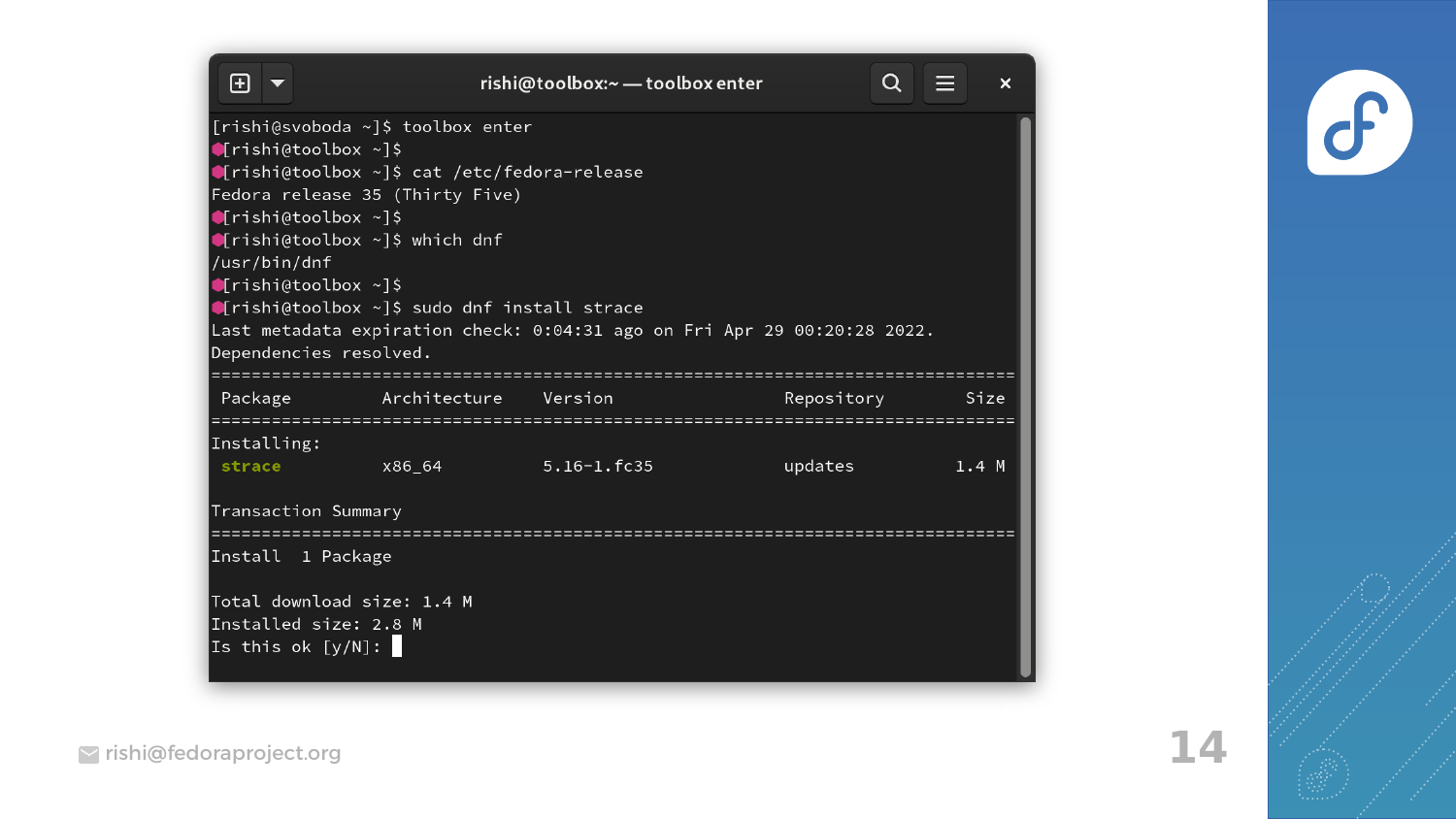## **Toolbx**

• Containers

 $\bigodot$ 

15

rishi@fedoraproject.org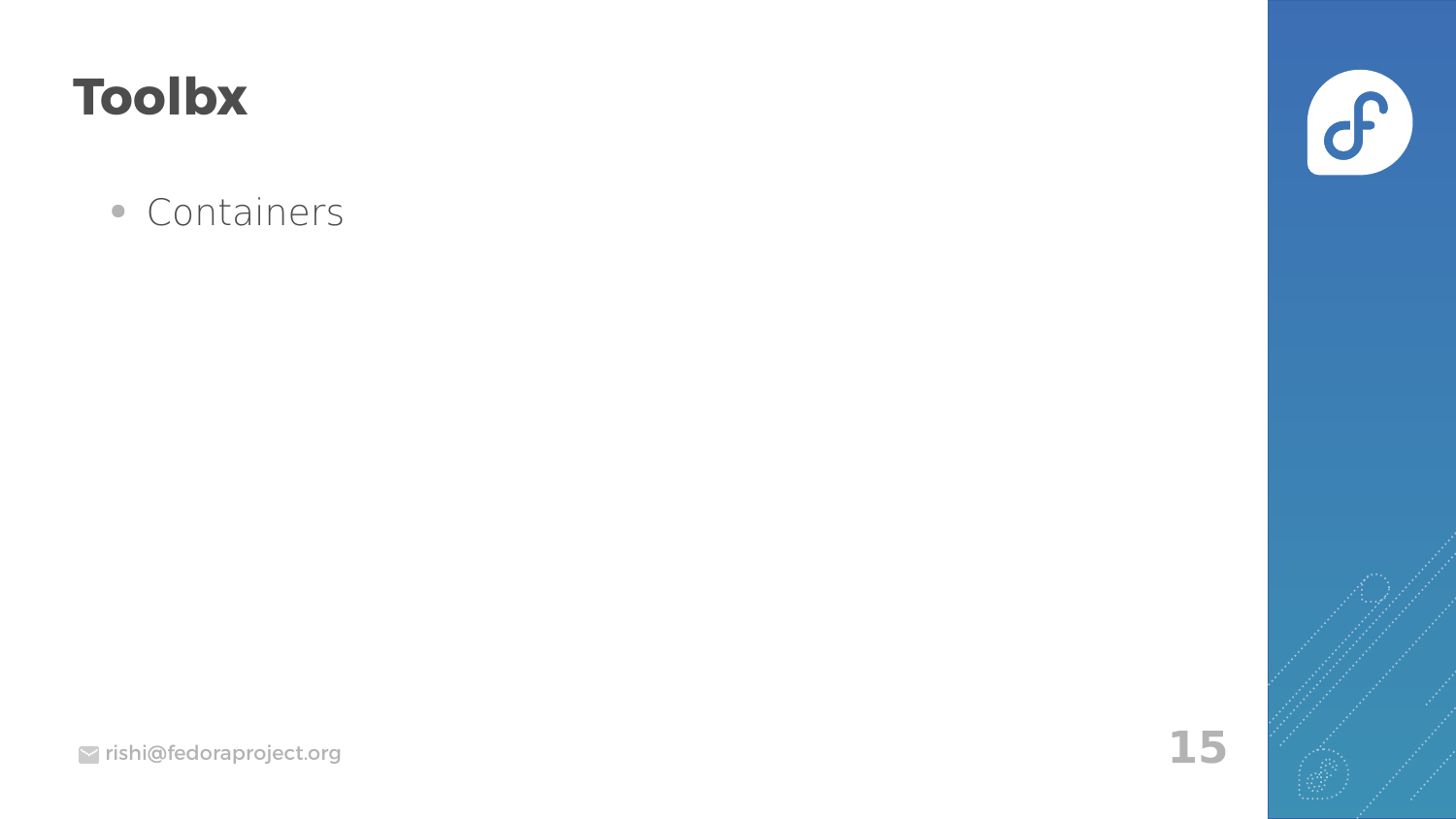## **Toolbx**

- Based on the Open Containers Initiative (or OCI)
- <https://podman.io/>

- Removes the cognitive overhead of thinking about containers by providing a seamless integration with the host environment
	- No need to figure out why the SSH agent or the display server isn't working inside the container

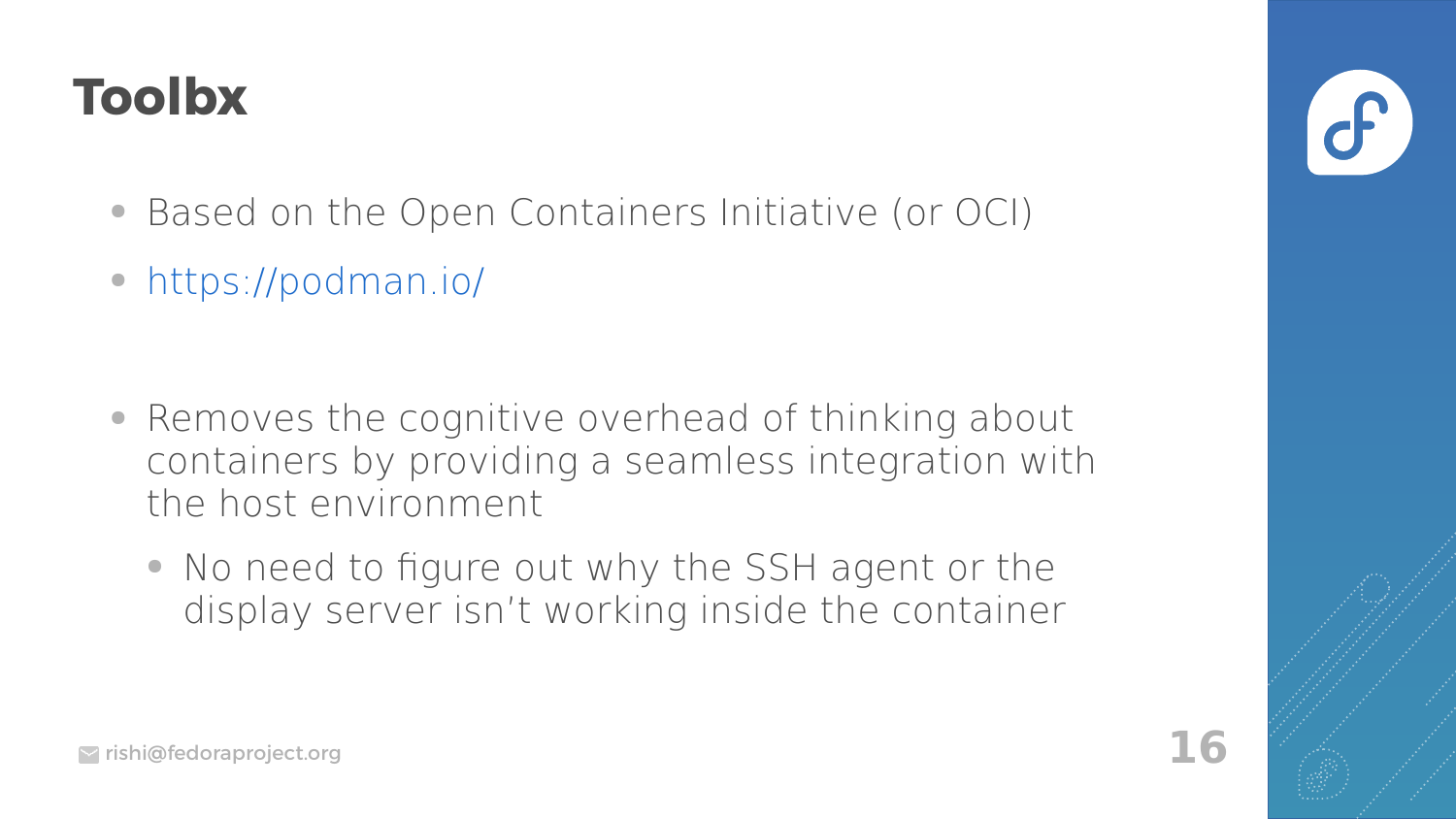# **Toolbx - primary goal**

• Bring back the usual command-line on OSTree based operating systems for debugging and development

• Crucial for adoption of these OSes

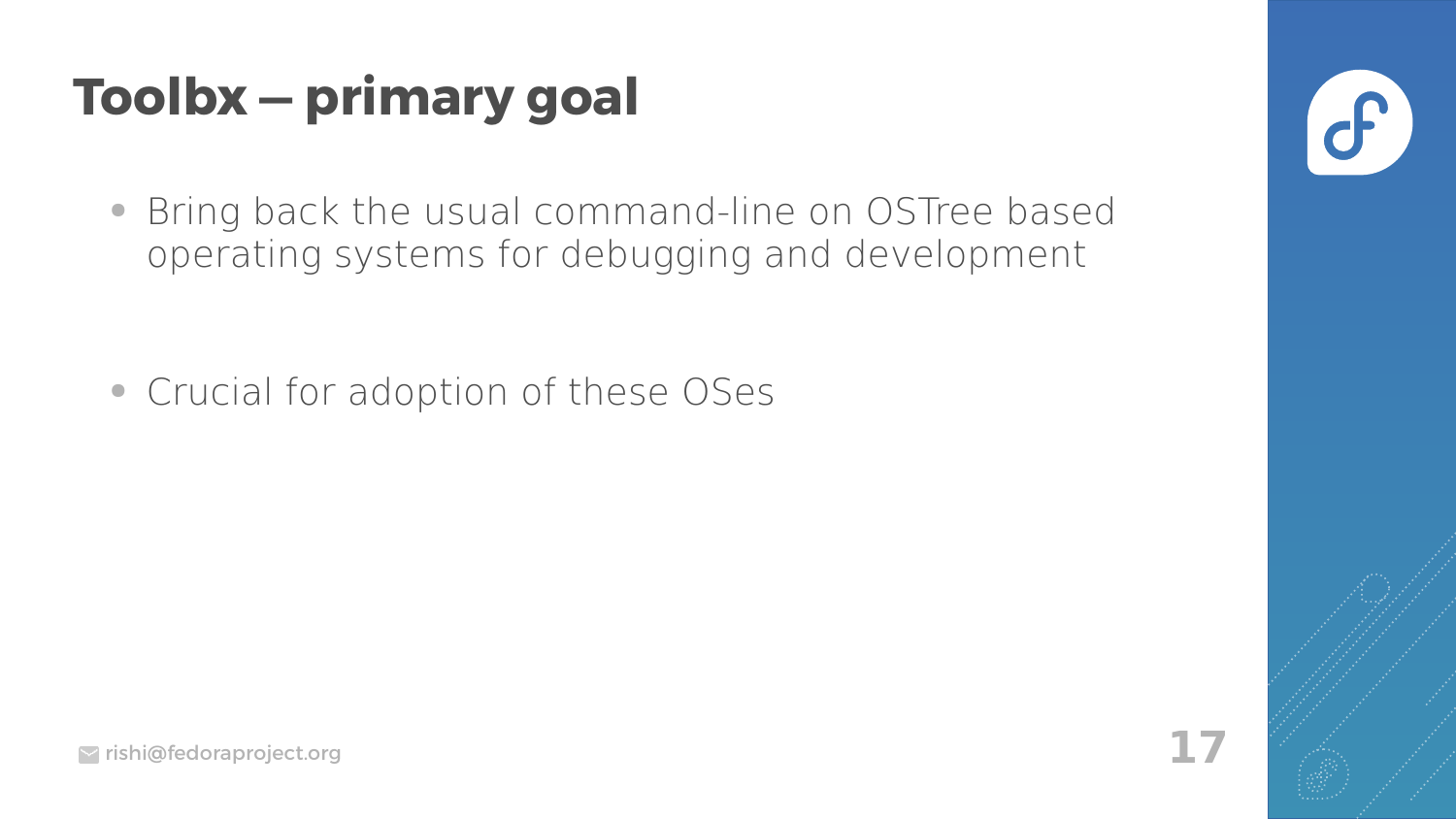## **Toolbx — non goals**

- Application distribution format
	- Flatpak is great, use Flatpak

- Secure development environment
	- Containers or OSTree don't automatically imply security

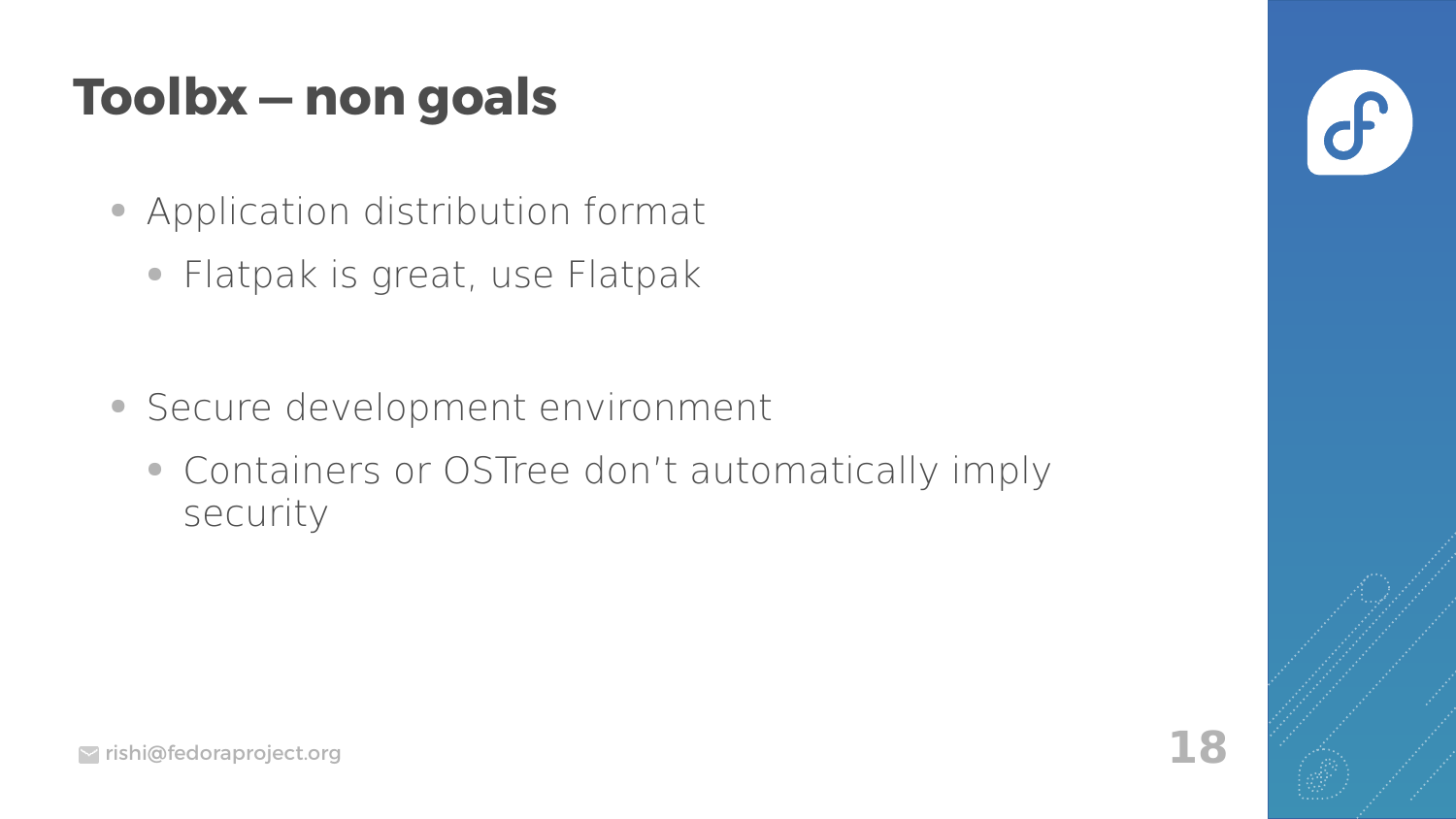#### **Toolbx — non goals**

• Different container engines

- Using every single OCI image out there
	- podman run works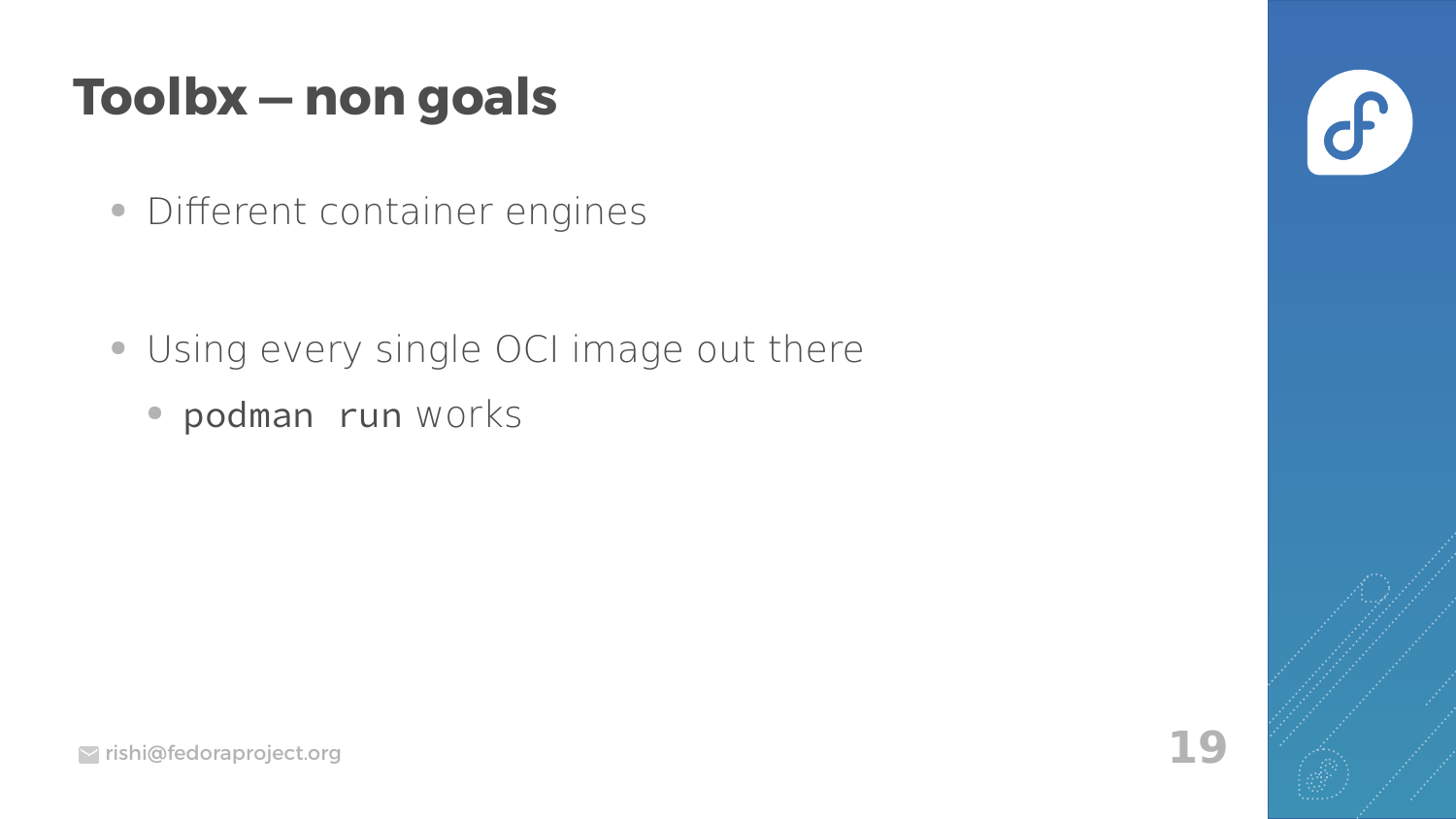## **Toolbx**

- <https://github.com/containers/toolbox>
- $\bullet$  31st August, 2018 first commit
- Two months after rootless Podman
	- <https://github.com/containers/podman/pull/871>

● Written in Go

 $\overline{\mathbf{d}}$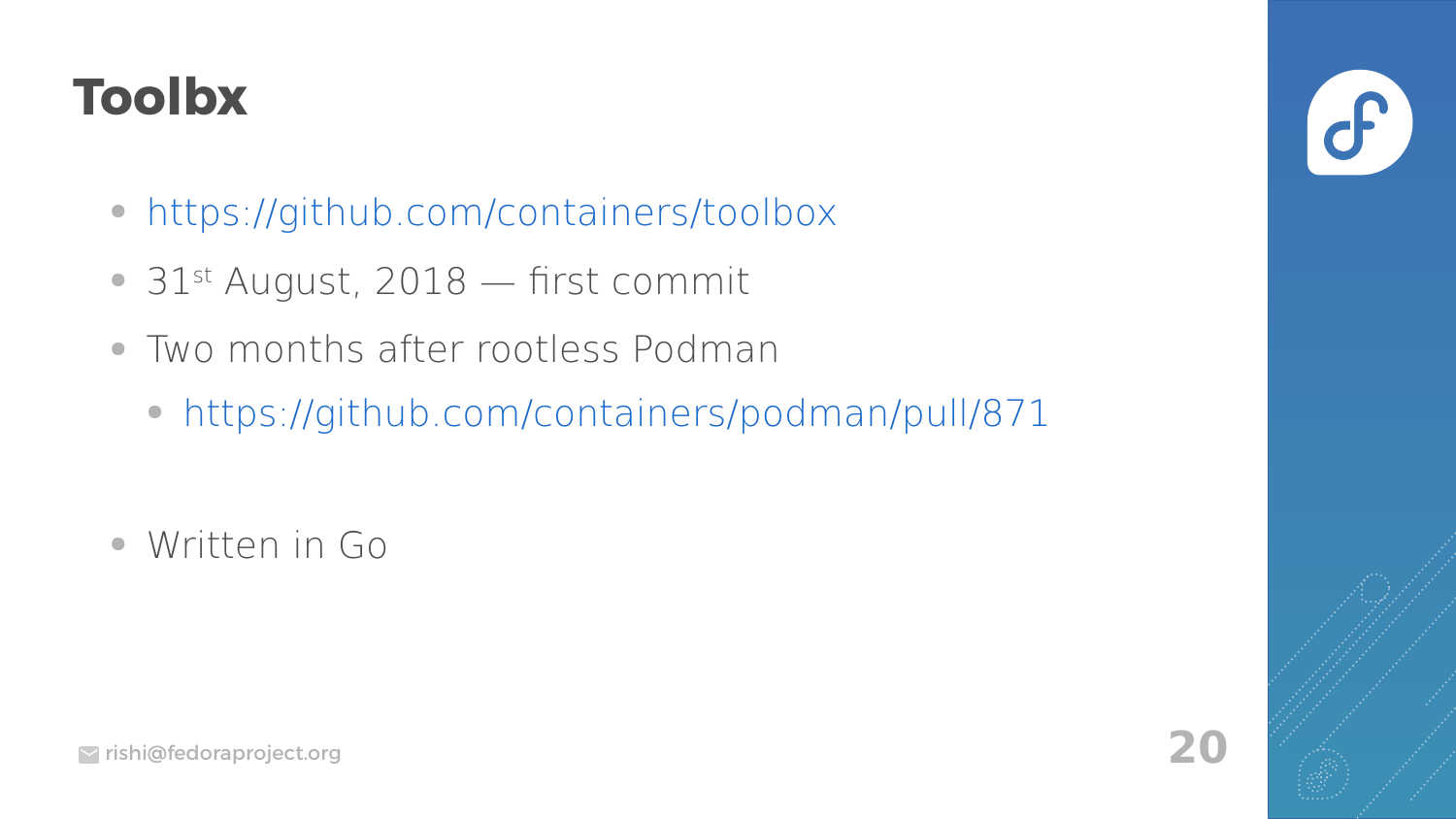

 $\sigma$ 

rishi@fedoraproject.org **21**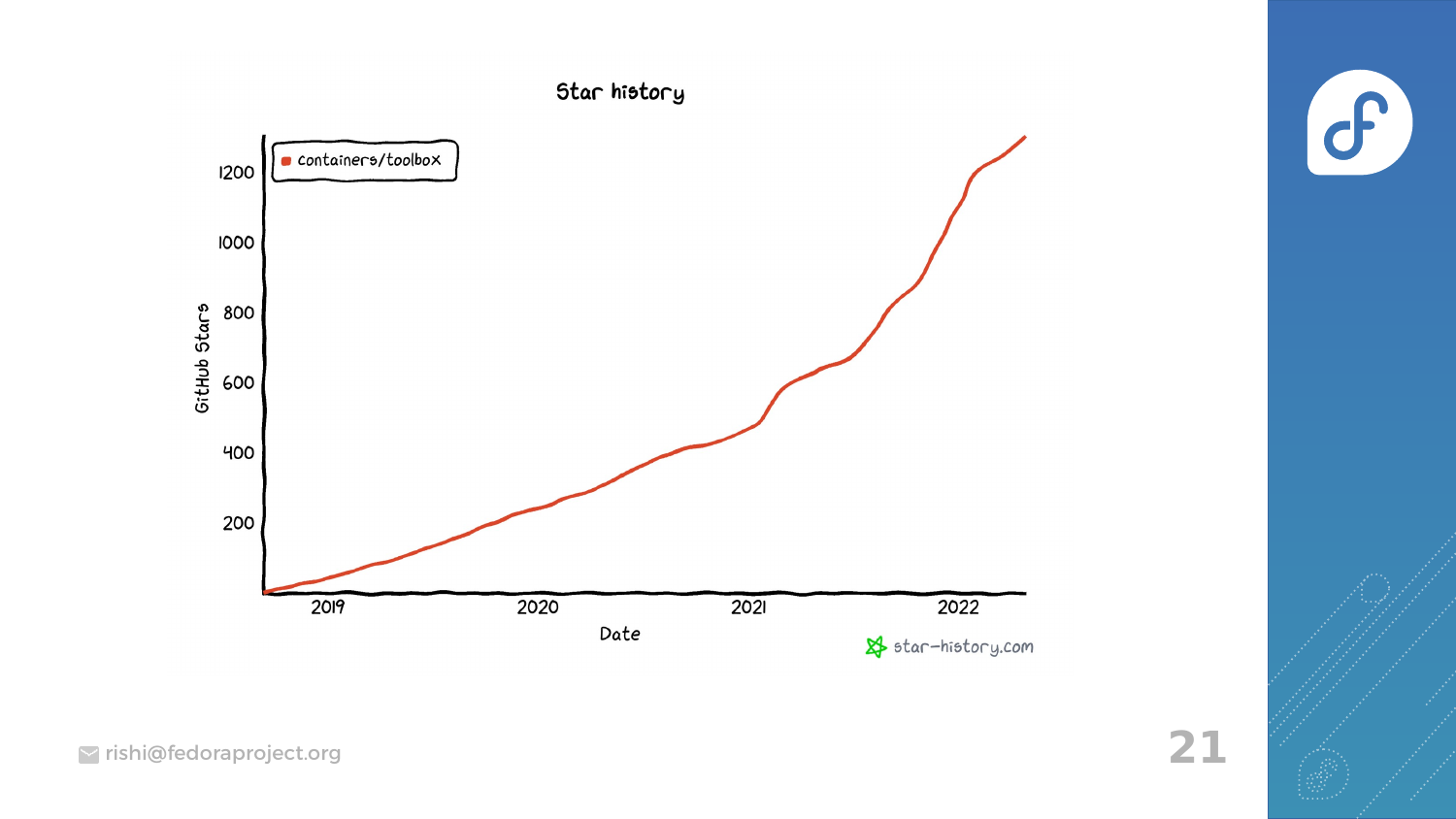#### Toolbx - what works ...

- Wayland and X applications
- SSH agent

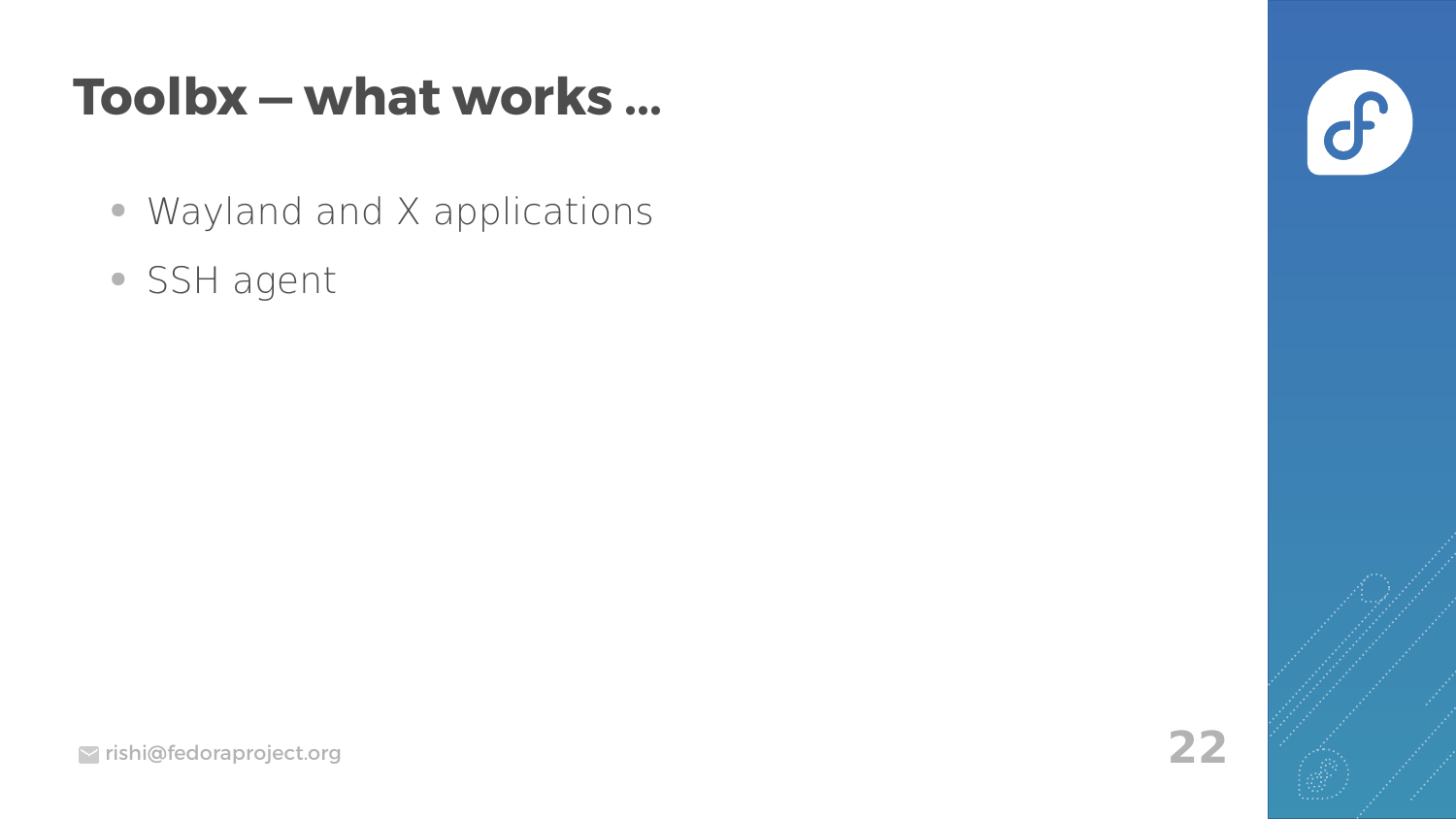#### Toolbx - what works ...

- User D-Bus clients and daemons
- Networking, including Avahi, DNS, VPN, etc
- Nmap  $\bullet$
- $ping(8)$

 $\mathcal{C}$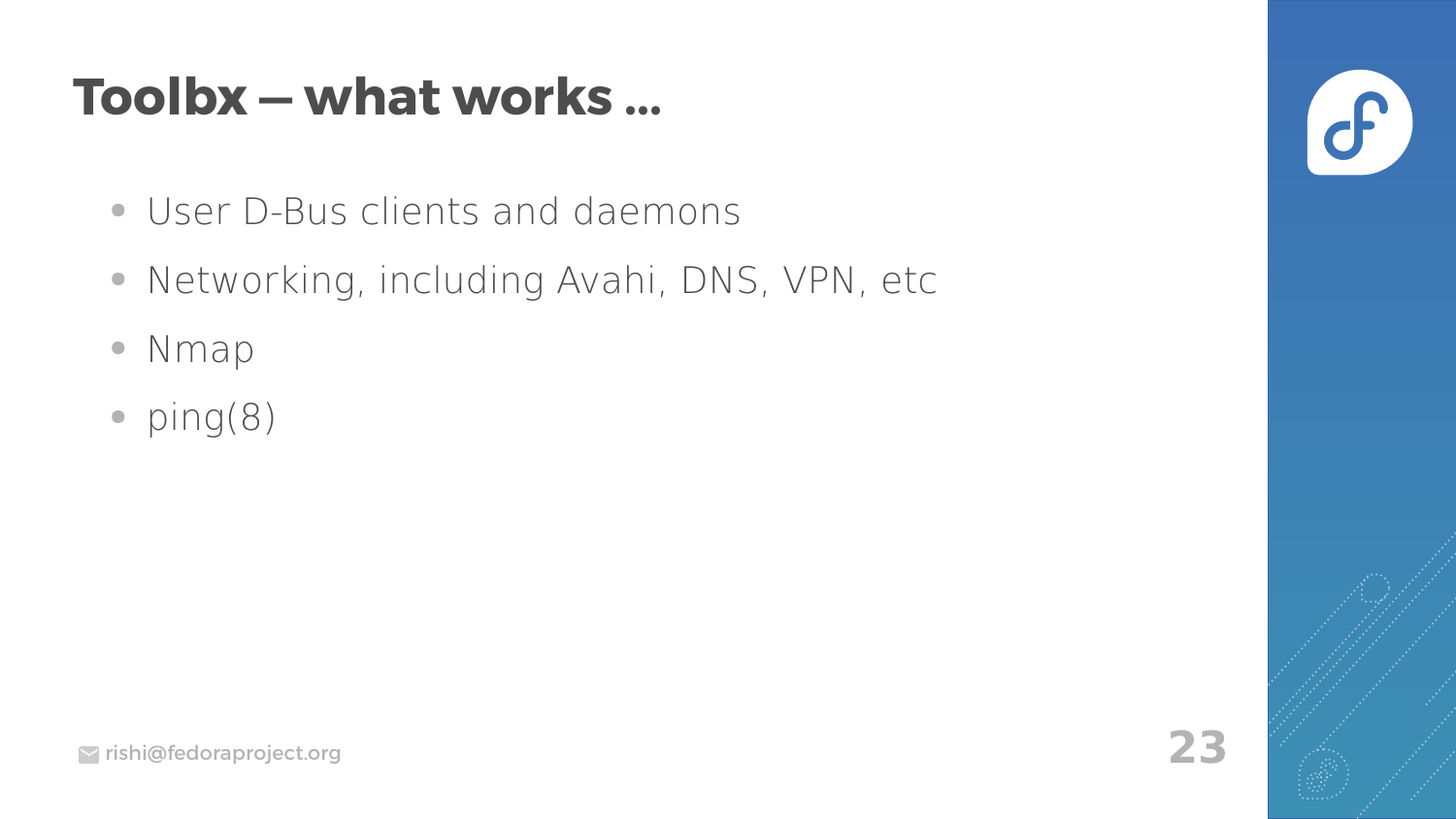#### **Toolbx — what works ...**

- Timezones
	- /etc/localtime and /etc/timezone

• Removable devices

 $\sigma$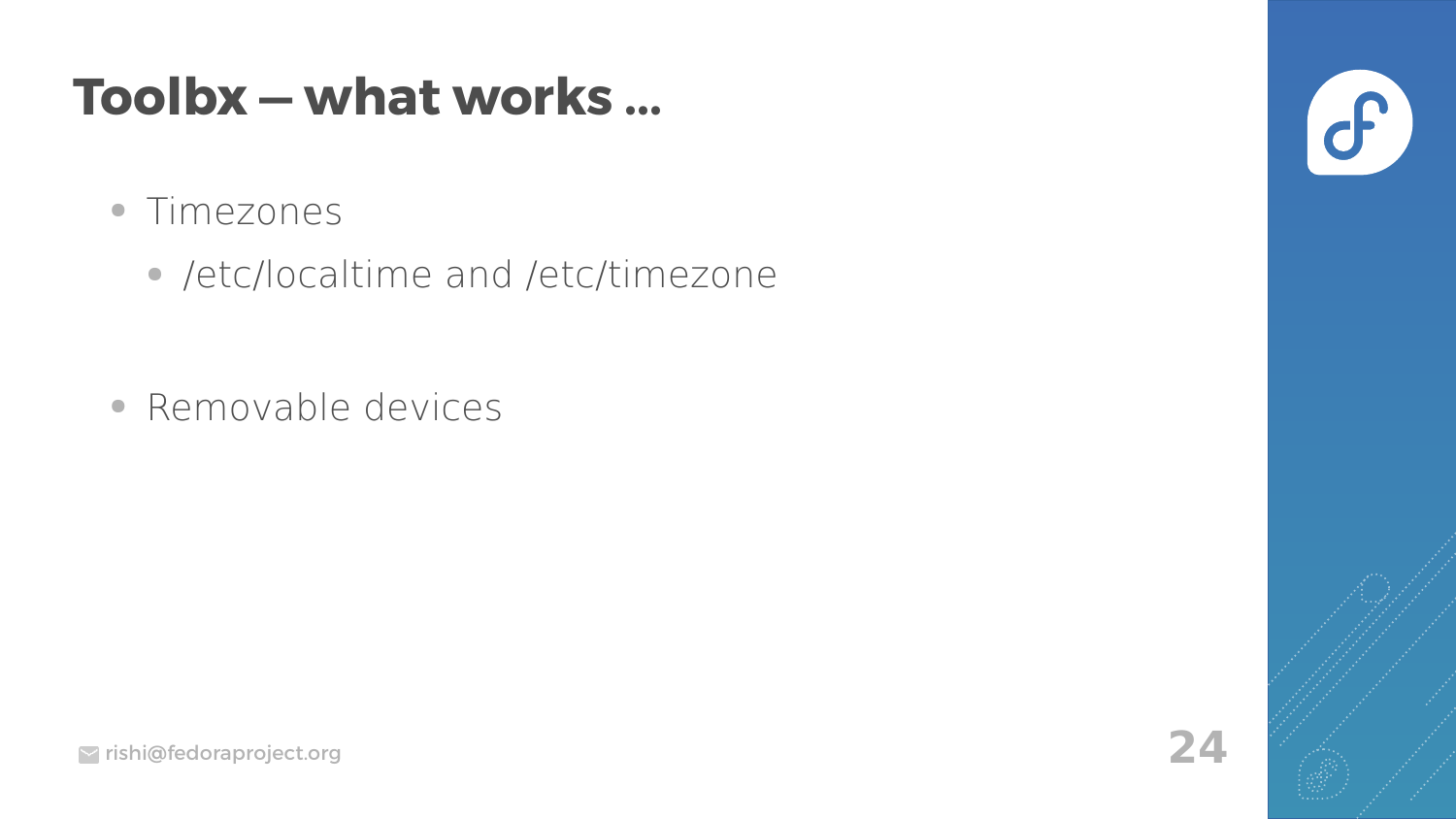#### Toolbx - what works ...

- Kerberos
- · PC/SC smart card daemon
- $\bullet$  locate(1),
- · ulimits

 $\sigma$ 

25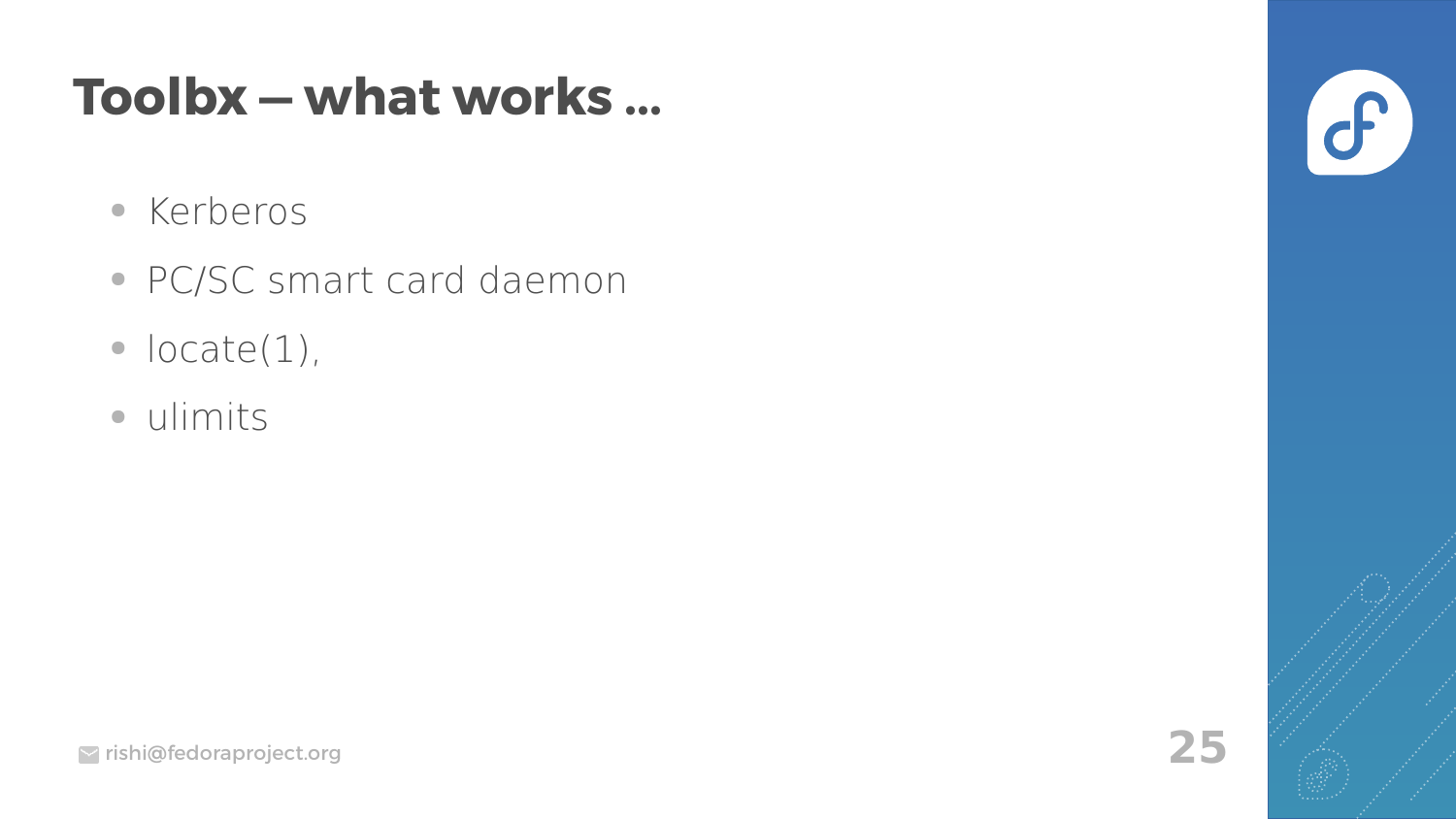#### Toolbx - what works ...

- · libvirt, including the system instance
- https://minikube.sigs.k8s.io/



26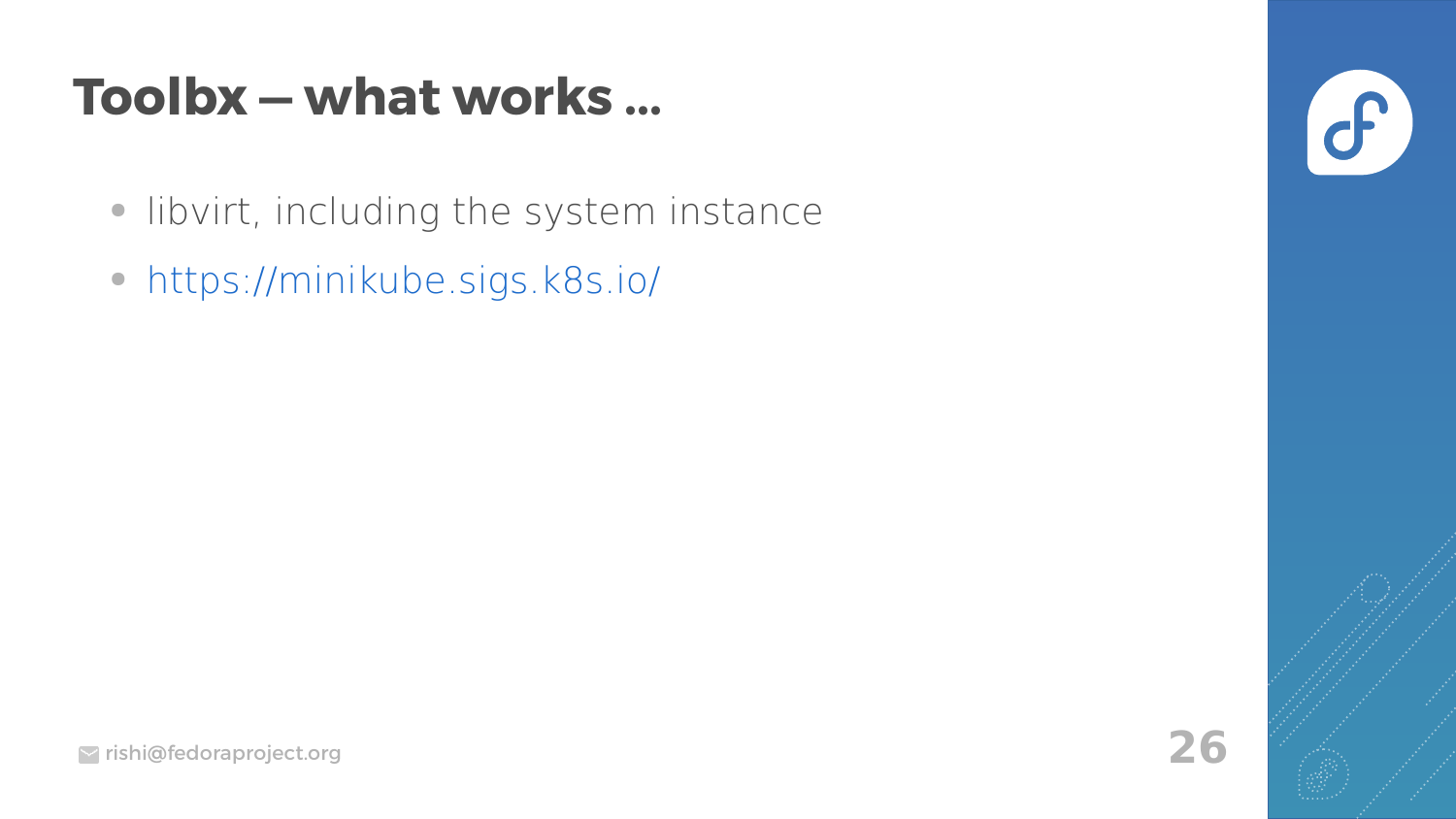## **Toolbx — what doesn't work yet**

- NVIDIA proprietary driver
	- <https://github.com/containers/toolbox/issues/116>

- Running a full Wayland session with logind, etc.
	- <https://github.com/containers/podman/issues/6140>
	- <https://github.com/containers/toolbox/issues/992>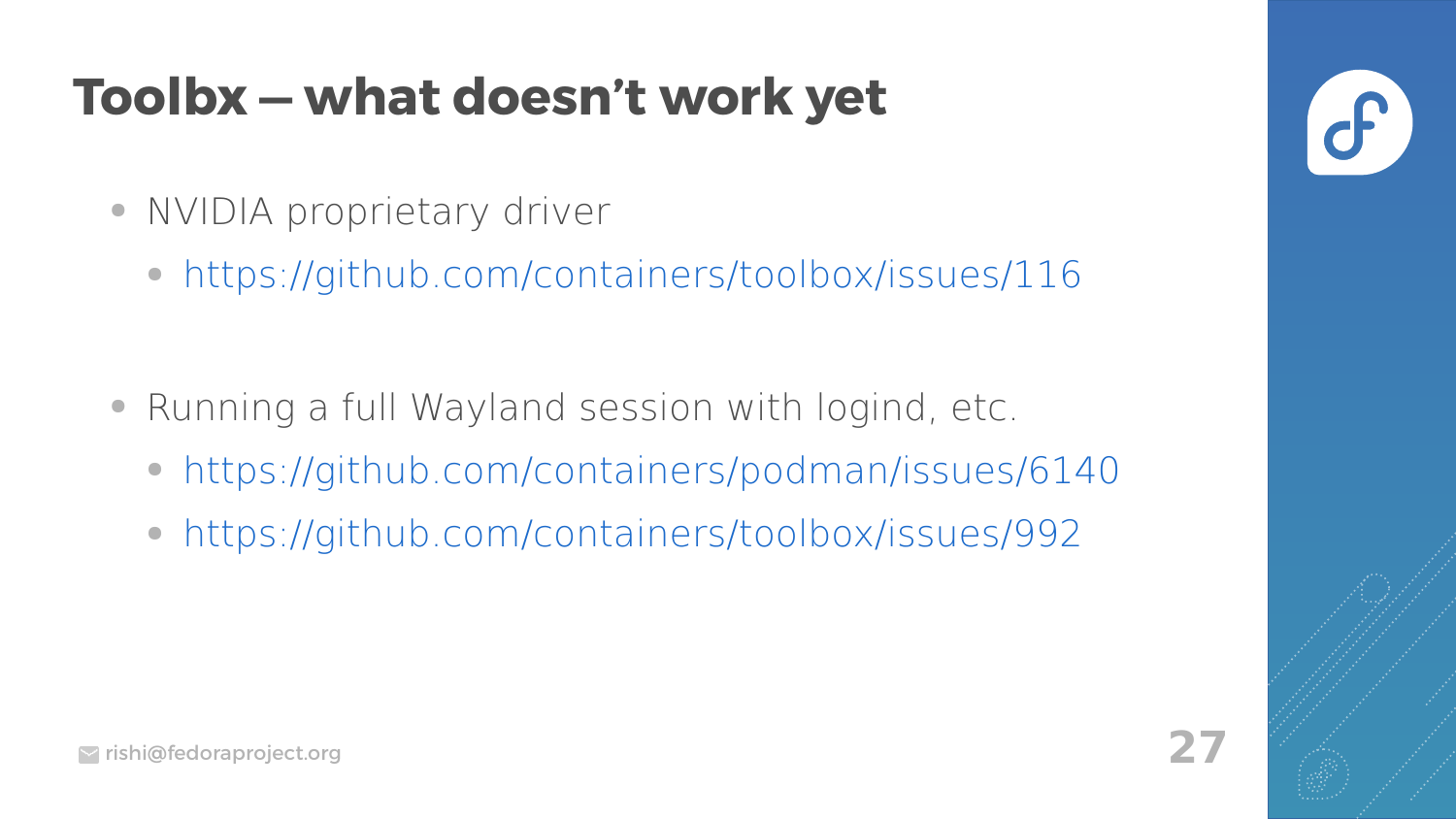## **Toolbx — what doesn't work yet**

• Some rough edges with locales

- CA certificates
	- <https://github.com/containers/toolbox/issues/626>

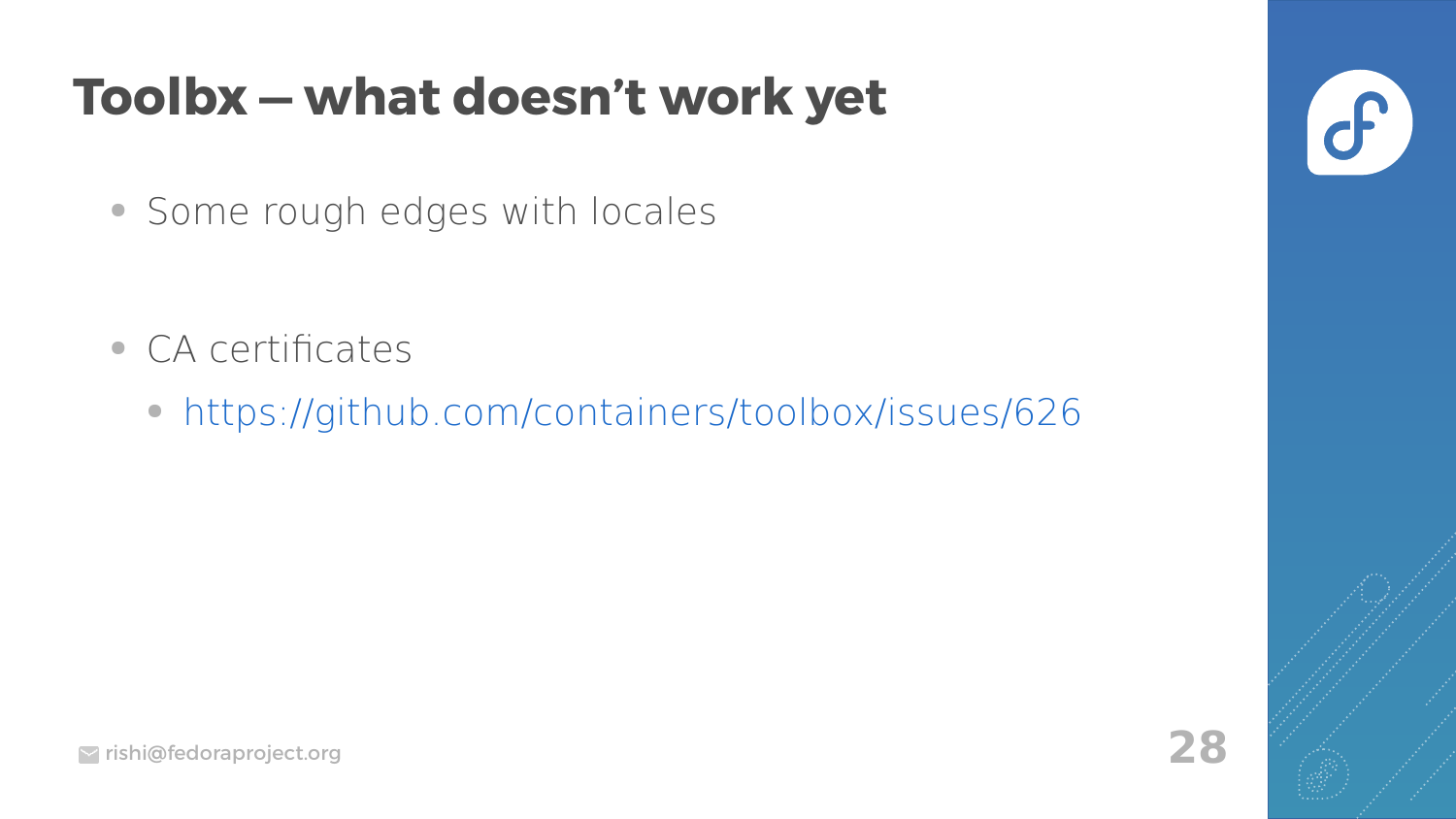## **Toolbx-environments**

- Fedora
- Red Hat Enterprise Linux

 $\sigma$ 

29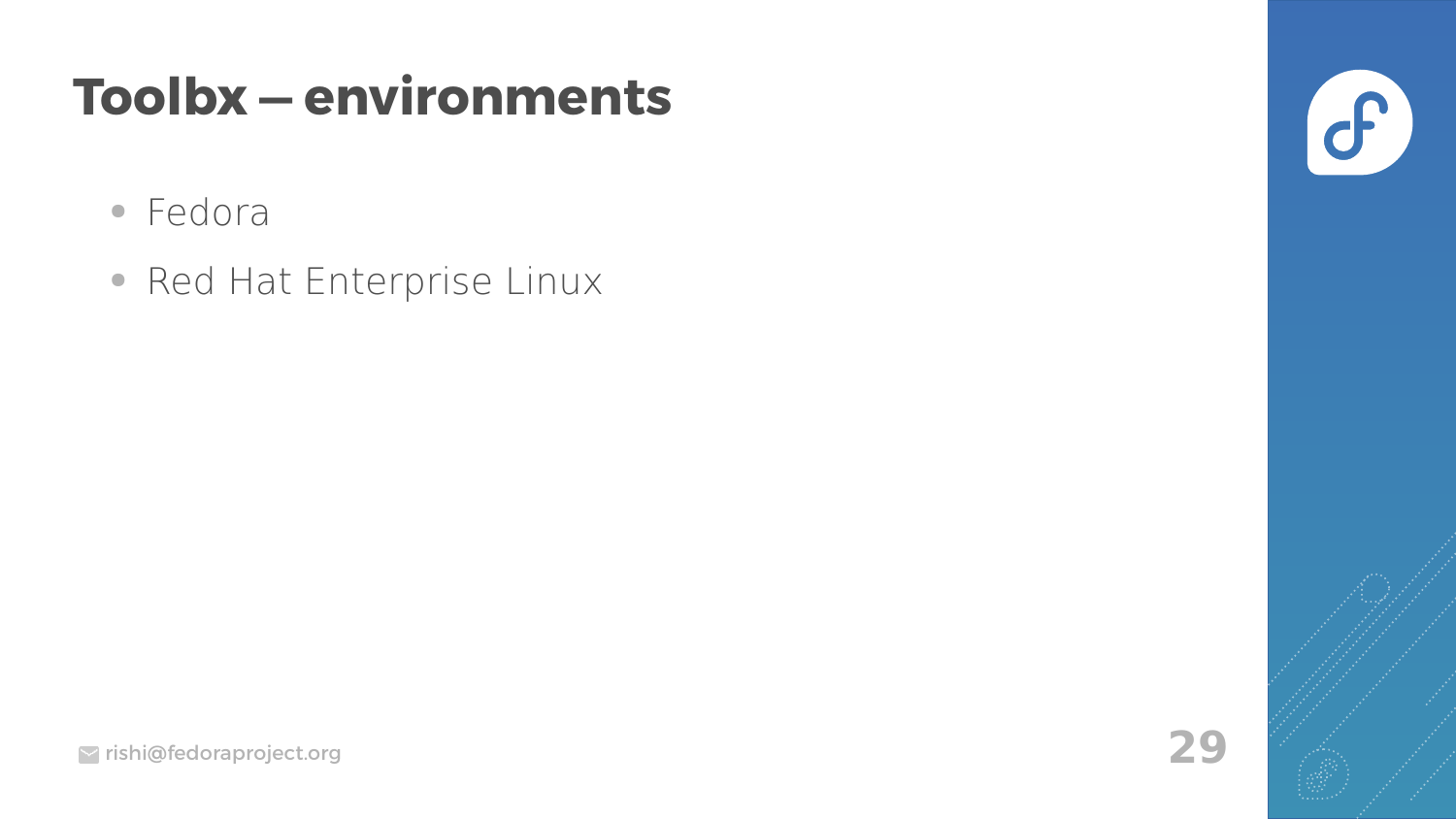## **Toolbx — environments**

- Arch
	- <https://github.com/containers/toolbox/pull/861>

- Ubuntu
	- <https://github.com/containers/toolbox/pull/483>

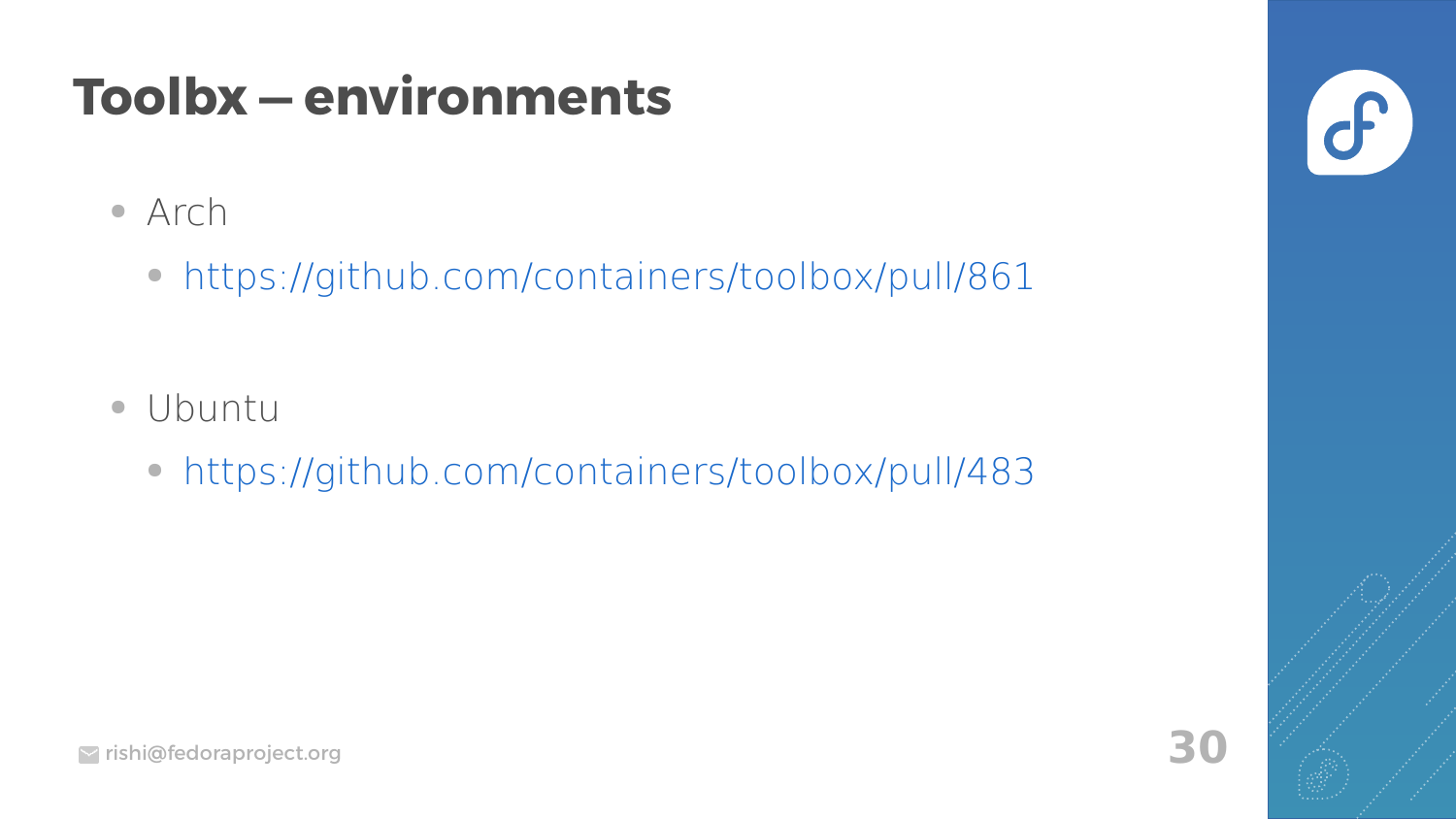## **Toolbx - without OSTree**

- Doesn't require an OSTree based operating system
- Works just fine on package based operating systems like Fedora Workstation

- Value in keeping the OS pristine
- Easy access to different toolchain and library versions
	- Reduces the need for a virtual machine